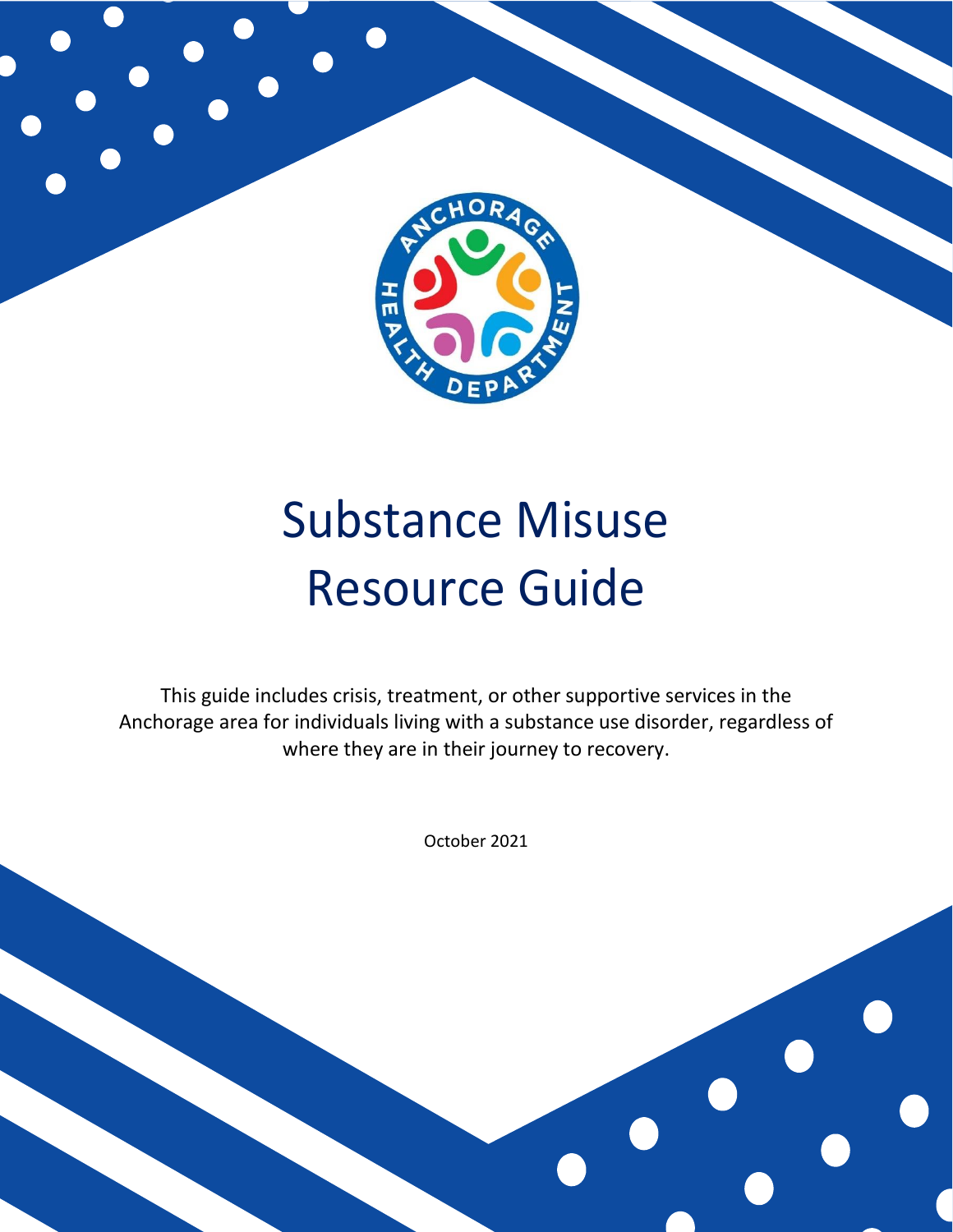# **Table of Contents**



\*This resource list is not an endorsement, nor is it all-inclusive. This project was made possible thanks to an ongoing collaboration between the Anchorage Health Department, the Anchorage Public Library, Community Resource Coordinator Program, and the Alaska National Guard Counterdrug Support Program. If you would like to contribute to this list, please email: [Elijah.gutierrez@anchorageak.gov.](mailto:Elijah.gutierrez@anchorageak.gov)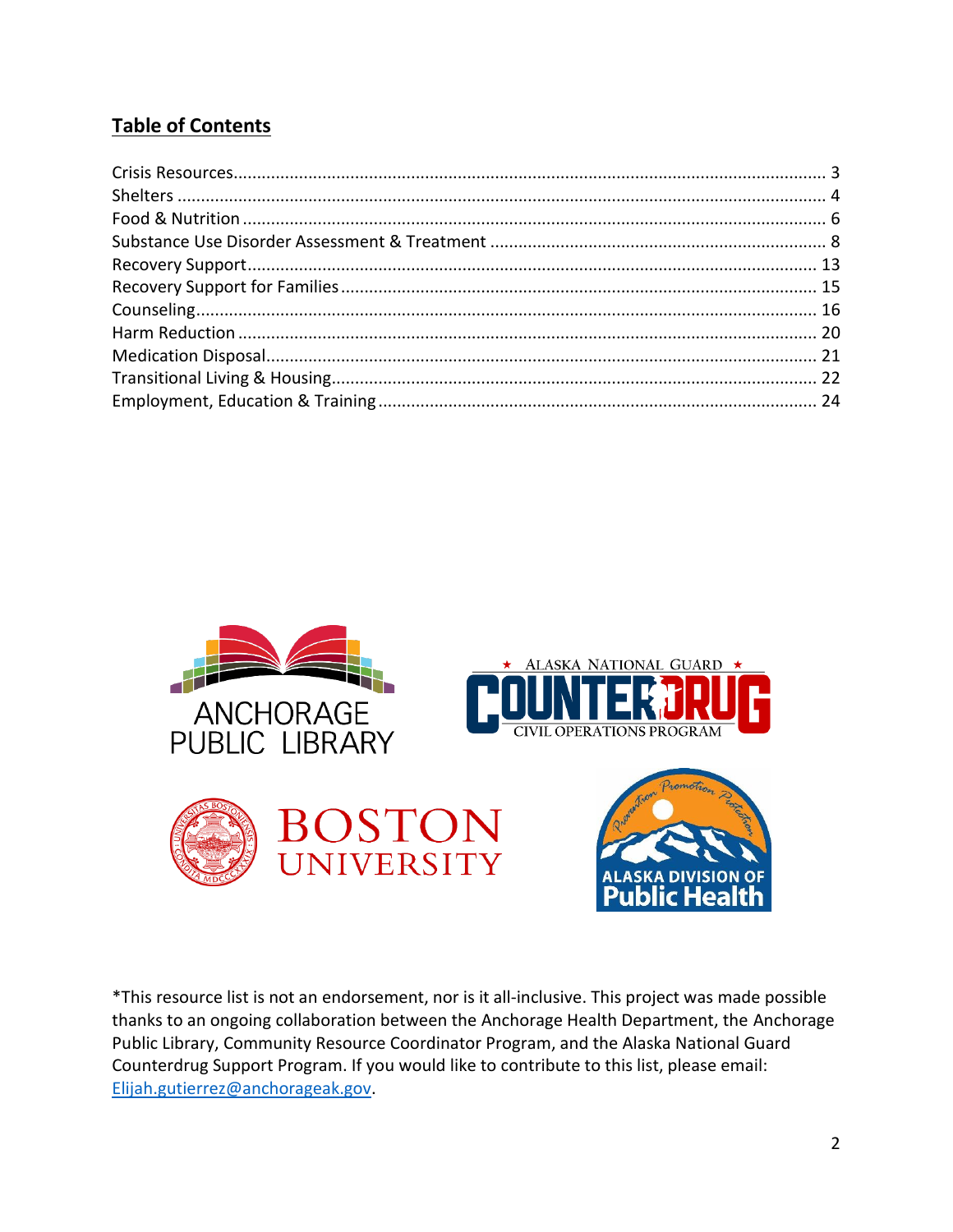

Addiction is a chronic condition so recovery is a lifelong process.

# <span id="page-2-0"></span>**Crisis Resources**

**Emergency:** 9-1-1

**Statewide Health and Human Services Referrals**: 2-1-1

**Poison Control:** 800-222-1222

**US Department of Veterans Affairs Veterans Crisis Line:** 800-273-8255

**National Domestic Violence Hotline:** 800-799-7233

**Standing Together Against Rape (STAR) Crisis Line:** 907-276-7273

**Abused Women's Aid in Crisis (AWAIC) Hotline:** 907-272-0100

**Adult Protective Services:** 907-269-3666

**Child Protective Services:** 1-800-478-4444

**Fallen Up Ministries Substance Misuse Crisis Line:** 907-815-SAVE

**Providence Behavioral Health Crisis Line:** 907-563-3200

**Careline Mental Health and Suicide Prevention Hotline:** 800-273- 8255 Text *4 Help* to 839863 (Tuesday-Saturday 3pm-11pm)

<span id="page-2-1"></span>**The Trevor Project Lifeline Suicide Prevention for LGBTQ+ Youth:** 866-488-7386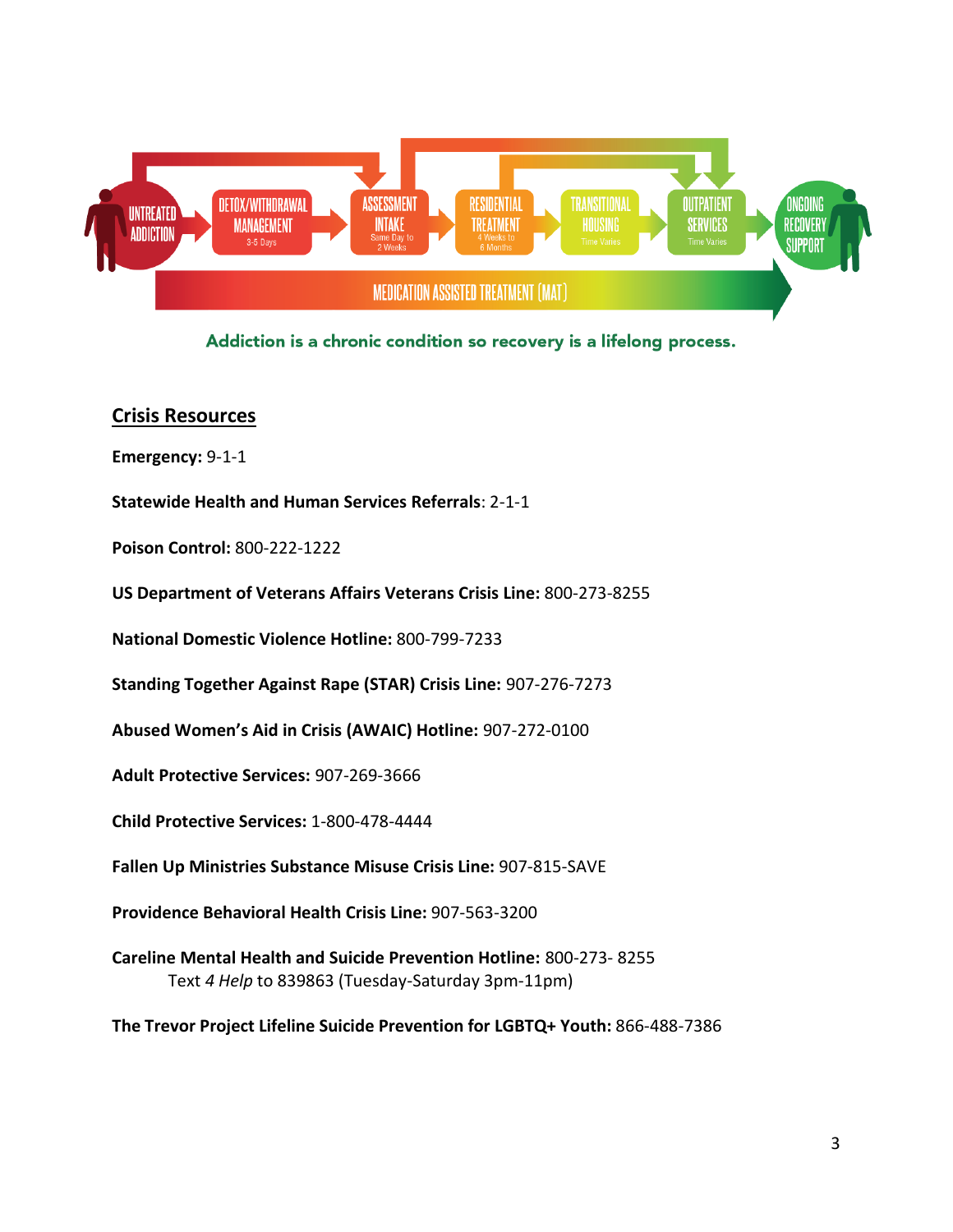# **Shelters**

| <b>Anchorage Gospel Rescue Mission</b>                                                                                                                                                                                                                                                                                                  | 907-563-5603 |
|-----------------------------------------------------------------------------------------------------------------------------------------------------------------------------------------------------------------------------------------------------------------------------------------------------------------------------------------|--------------|
| 2823 Tudor Rd, Anchorage<br>Shelter for single men, faith-based recovery program for men, six-month shelter<br>accommodation for those returning to the workforce or transitioning to permanent housing.<br>Six-bed transitional sober living program for women, must apply. All guests must pass a<br>breathalyzer to access services. |              |
| <b>Abused Women's Aid in Crisis (AWAIC)</b><br>100 W 13th Ave, Anchorage<br>Shelter and support for victims of domestic violence. Call for screening.                                                                                                                                                                                   | 907-279-9581 |
|                                                                                                                                                                                                                                                                                                                                         |              |
| Bean's Café Day Shelter-currently closed due to COVID-19<br>1101 E 3rd Ave, Anchorage                                                                                                                                                                                                                                                   | 907-433-8600 |
| Soup kitchen and day shelter for individuals experiencing homelessness. 18+ only.                                                                                                                                                                                                                                                       |              |
| <b>Brother Francis Shelter</b><br>1021 E 3rd Ave, Anchorage<br>Shelter for medically vulnerable single men and women.                                                                                                                                                                                                                   | 907-277-1731 |
| <b>Clare House</b><br>4110 Spenard Rd, Anchorage<br>Shelter for pregnant women and women with children.                                                                                                                                                                                                                                 | 907-563-4545 |
| <b>Covenant House Alaska</b><br>755 A St, Anchorage<br>Shelter and other supportive services for homeless youth ages 18+                                                                                                                                                                                                                | 907-272-1255 |
| <b>Downtown Hope Center</b><br>240 E 3rd Ave, Anchorage<br>Shelter for women, dinner provided. Line up at 6pmto access shelter.                                                                                                                                                                                                         | 907-277-4302 |
| <b>Salvation Army McKinnell House</b><br>1712 A St, Anchorage<br>Shelter for families (men included) with children.                                                                                                                                                                                                                     | 907-276-1609 |
| Sullivan Arena Navigation Center (Emergency Response Mass Shelter)<br>1600 Gambell Street, Anchorage<br>Shelter for single men and women. Curfew to check in 9:00 p.m. Laundry, meals, clinic, and<br>showers available for guests. Resource Hub available Monday-Friday,                                                               | 907-729-4955 |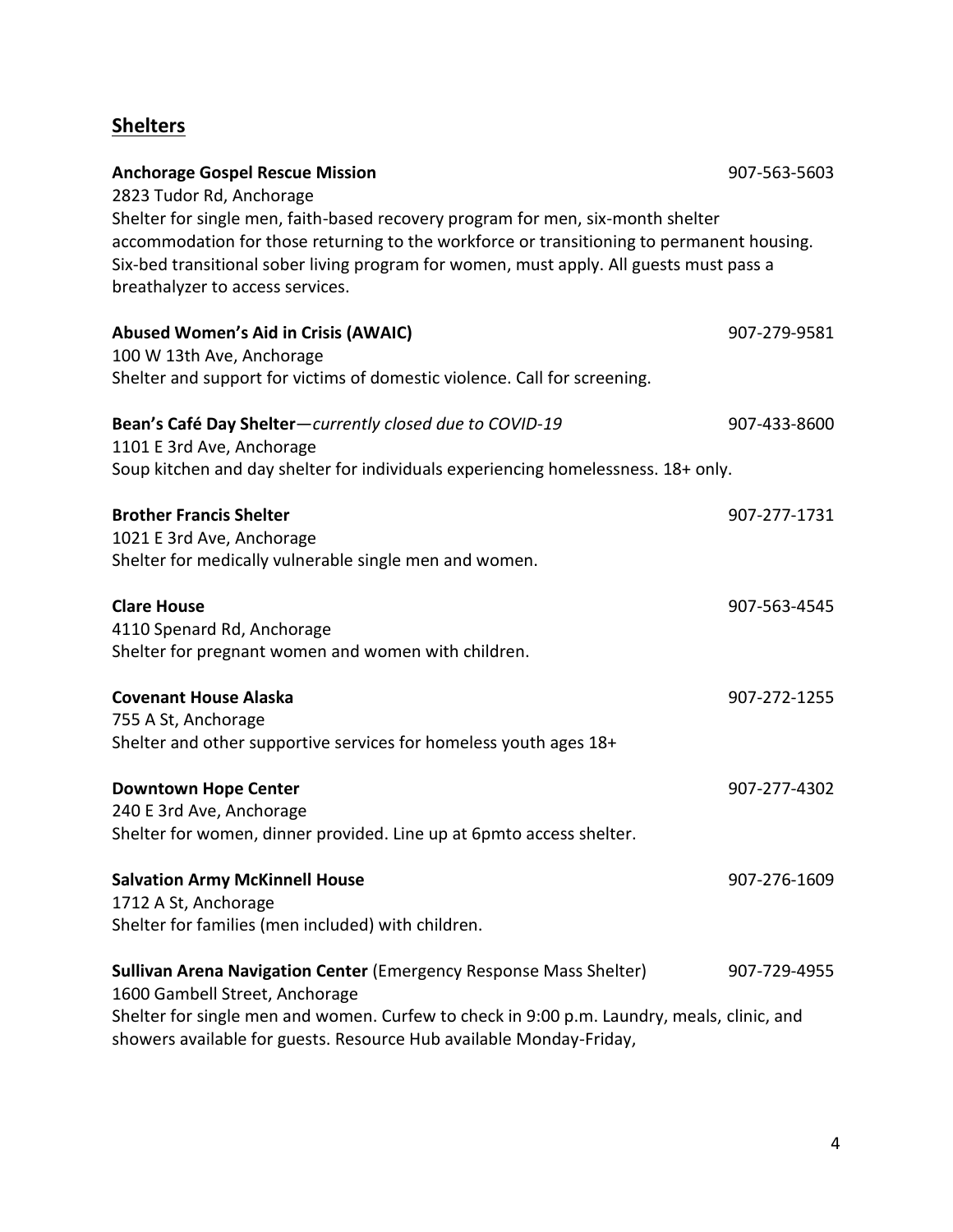4501 Diplomacy Dr, Anchorage Shelter and other services for Alaska Native/American Indian women and children who are victims of domestic violence.

# **Non-congregate shelter** aka "Cold Weather Shelter"

<span id="page-4-0"></span>Call 211 After 7pm, call (907) 440-7493 Shelter for families and pregnant women only.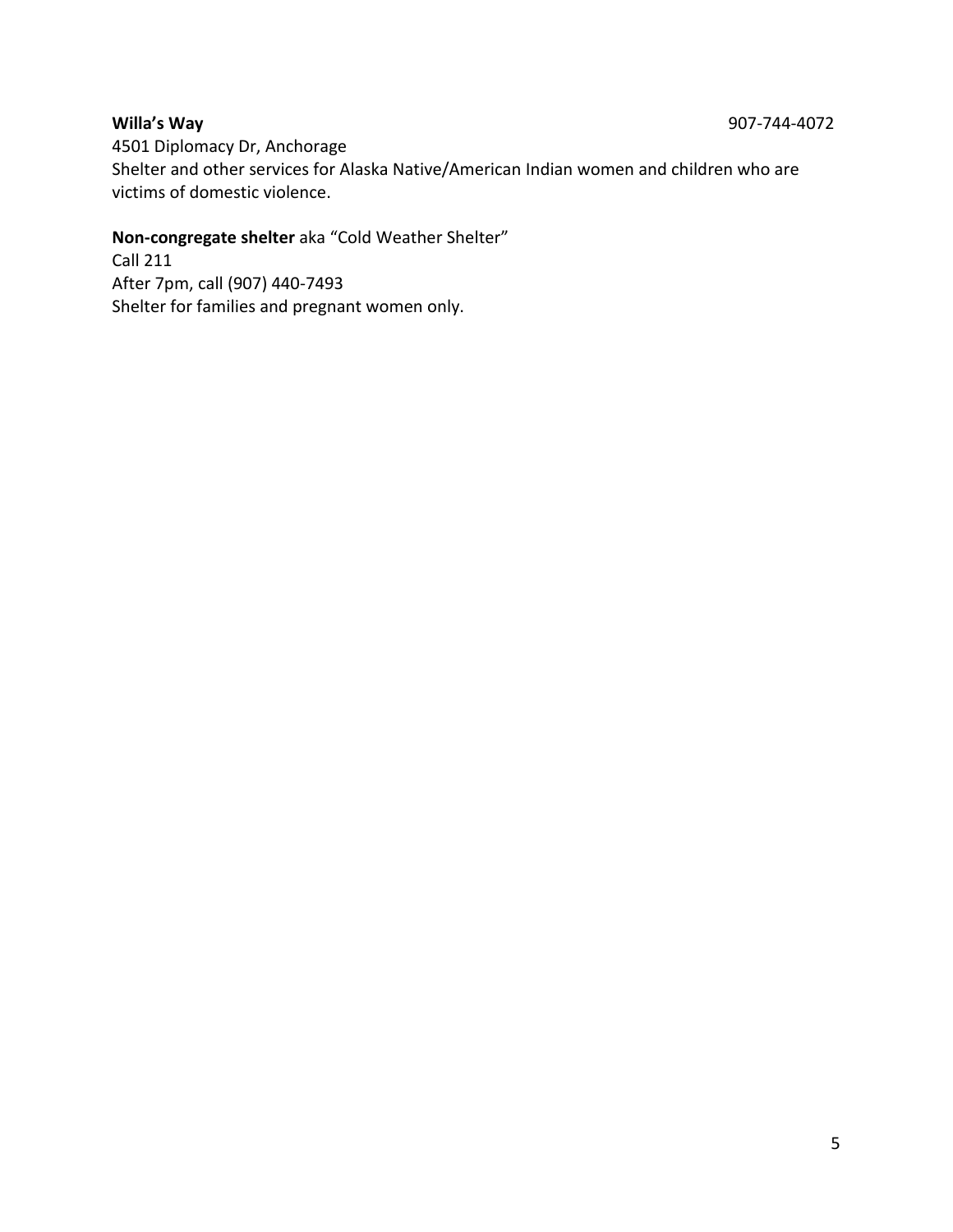6

# **Food & Nutrition**

#### **Anchorage School District Student Nutrition Program** 1997-1997-1997-348-5145

*To apply for the program, or for questions, visit:* <https://snonlineapps.asdk12.org/fma/> Student Nutrition Department 1307 Labar Street, Anchorage; M-F 7:30am-4:00pm

### **Division of Public Assistance: SNAP** (formally called Food Stamps) 907-269-6599 3901 Old Seward Highway, Suite 131, Anchorage Contact the Virtual Contact Center (VCC) at 800-478-7778 or email at [hss.dpa.offices@alaska.gov.](mailto:hss.dpa.offices@alaska.gov) Website: [http://dhss.alaska.gov/dpa/pages/default.aspx.](http://dhss.alaska.gov/dpa/pages/default.aspx)

#### **Food Bank of Alaska Chart**

If you would like a physical copy of the "Anchorage Hot Meals and Distribution Calendar," you can pick one up at the Anchorage Public Library. [https://www.foodbankofalaska.org/help/snap/.](https://www.foodbankofalaska.org/help/snap/) [https://www.foodbankofalaska.org/wp-content/uploads/2021/04/Revised-April-2021-](https://www.foodbankofalaska.org/wp-content/uploads/2021/04/Revised-April-2021-Southcentral-Food-Referral-Calendar.pdf) [Southcentral-Food-Referral-Calendar.pdf.](https://www.foodbankofalaska.org/wp-content/uploads/2021/04/Revised-April-2021-Southcentral-Food-Referral-Calendar.pdf)

#### **Food Pantry List**

List of all open food pantries and hot meal locations, updated daily [www.anchoragefood.org.](http://www.anchoragefood.org/)

#### **Friends in Serving Humanity (F.I.S.H) 1907-277-0818**

Call the FISH line for food assistance. Food will be bought, packaged, and delivered directly. Can be used once a month and will deliver to camps (must be physically present). <https://www.fishcharity.org/index.html>

#### **Food Bank of Alaska SNAP Outreach Team** 907-222-3119

For help applying for SNAP, or questions, contact Outreach Team. Email: [snap@foodbankofalaska.org;](mailto:snap@foodbankofalaska.org) Text: SNAP to (907) 891-8913

#### **Anchorage Health Department: WIC** 2007-243-4668

825 L. St, Anchorage

The Women, Infants and Children program is a nutrition program that provides healthy foods, nutrition education, breastfeeding support, and referrals to health care and other services, free of charge, to Anchorage families who qualify. Contact WIC for help applying or questions. Text: CHILD to (907) 312-2300

**Food Bank of Alaska: Commodity Supplemental Food Program** (CSFP) 907-269-6599 Coordinates distribution of monthly senior boxes to eligible seniors 60+ through a network of partner agencies. Register at your nearest food pantry.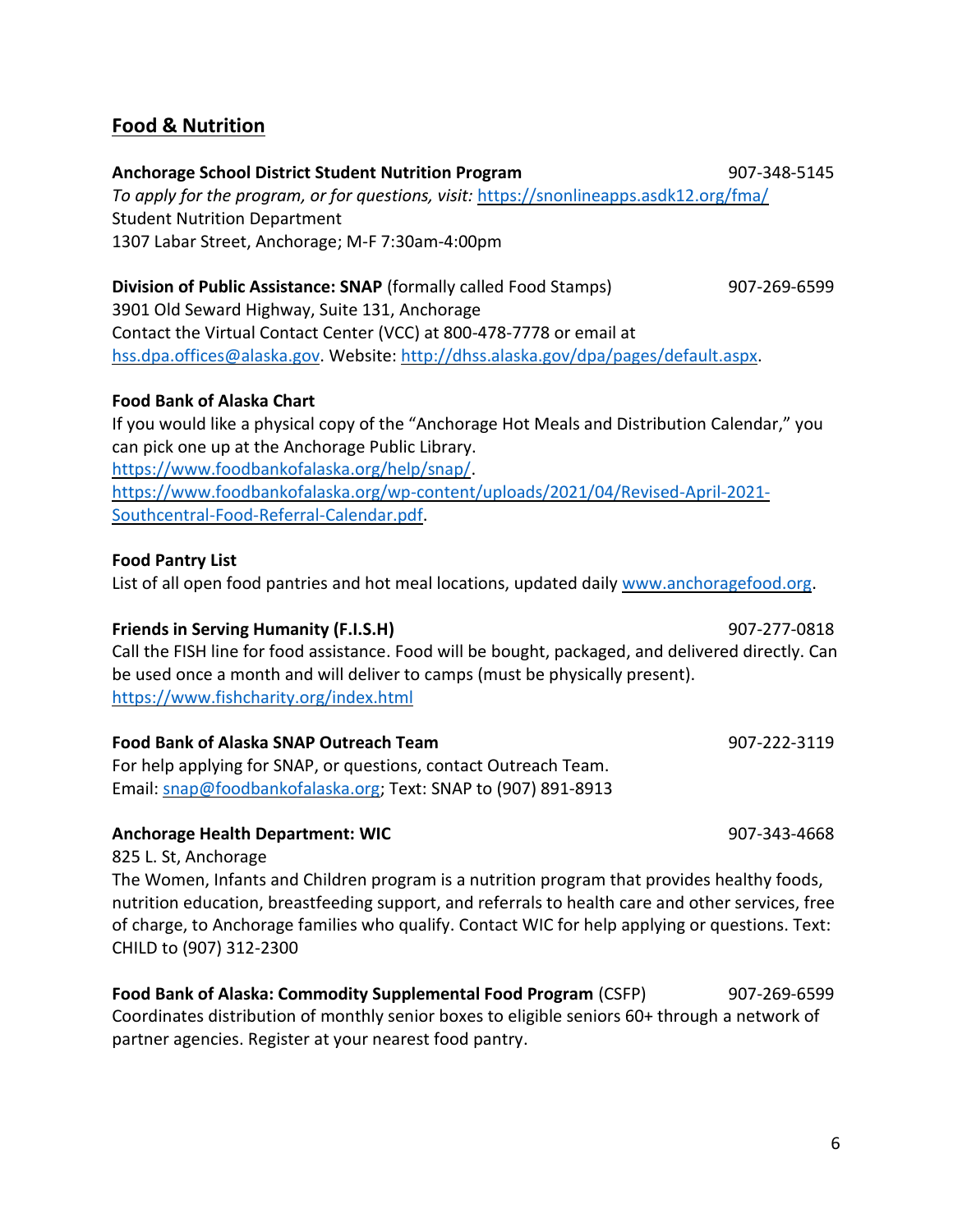Anchorage Area CSFP distribution locations:

*Anchorage Senior Center* 1300 East 19th Avenue 907-770-2000 2nd Monday of the month 10am-12pm

*Catholic Social Services* 3710 East 20th Avenue 907-222-2300 M, T, W, Th 9:00am - 1:00pm 4th Wed of the month 4pm-6:30pm

*Chugiak Senior Citizens Center* 22424 North Birchwood Loop Road 907-688-2692 Call for hours of distribution

*Girdwood Chapel Food Pantry* 102 Heavenly Valley Drive 907-783-0127 3rd Sunday of every month, 2:00pm-4:00pm

*Lutheran Social Services* 1303 West 33rd Avenue 907-263-0643 T, Th, F 9:00am - 12:00pm Wednesday 4:30pm-7:30pm

*Southcentral Foundation Elder Program* 6901 East Tudor, Suite #8 907-729-6502 Call for hours of distribution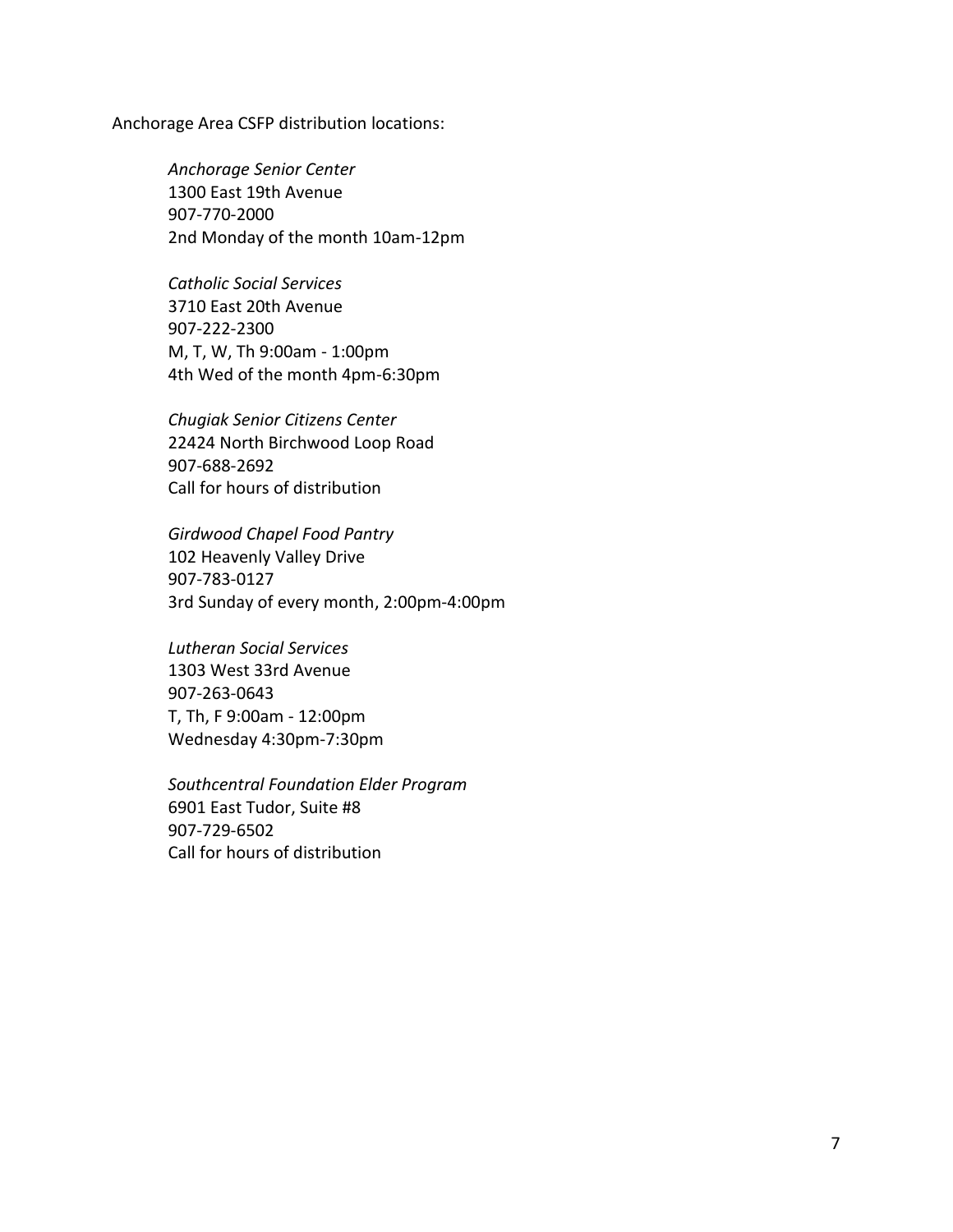8

# <span id="page-7-0"></span>**Substance Use Disorder Assessment & Treatment**

#### **Akeela, Inc.** 907-565-1200

360 W Benson Blvd, Anchorage

#### <http://www.akeela.us/>

Outpatient, intensive outpatient, and residential substance use and mental health treatment services. Case management, individual and group counseling for people transitioning out of corrections, families under OCS supervision, and those struggling with substance misuse and/or mental health disorders.

*Payment: Medicaid, most health plans and insurance, sliding scale.*

### **Alaska Regional NEST Program** 907-276-1131

2801 Debarr Rd, Anchorage

<https://alaskaregional.com/service/the-nest-program>

A program for babies born with Neonatal Abstinence Syndrome (NAS) and their families. Medical management (MOUD) for mother/child experiencing withdrawal symptoms, supportive detox, treatment, counseling, andfamily support services offered. *Payment: Medicaid, most health plans and insurance*

#### **Alaska VA Healthcare System** 907-273-4011

1201 N Muldoon Rd, Anchorage <https://www.alaska.va.gov/> Medications for Opioid use Disorder (MOUD) for opioid use disorder and addiction for veterans. *Payment: VA Healthcare*

#### **Alaska Wisdom Traditions Counseling 1997 1998 1998 1997 1998 1997-562-4540**

401 W International Airport Rd. Suite 27, Anchorage

<http://www.alaskawisdomrecovery.com/>

Assessment, individual and group therapy, in-house 12 step meetings, relapse prevention services. Medications for Opioid use Disorder (MOUD). *Payment: Medicaid, no Medicare, most health plans, and insurance*

#### **Aleutian Pribilof Islands Association** 907-222-9764

1131 E International Airport Rd, Anchorage

<https://www.apiai.org/services/health-care/behavioral-health/>

Intensive outpatient program, psychological assessments, telehealth services, tobaccocessation counseling, nicotine replacement therapy, counseling, Alcohol and Drug Information School. *Payment: Medicaid, most private insurance*

# **Algone Anchorage Interventional Pain** 907-770-1152

4001 Dale St. #105, Anchorage

<http://www.algonealaska.com/ADDICTION->[TREATMENT/](http://www.algonealaska.com/ADDICTION-TREATMENT/)

Medications for Opioid use Disorder (MOUD) for opioid use disorder and alcohol use disorder, nicotine cessation, the bridge device.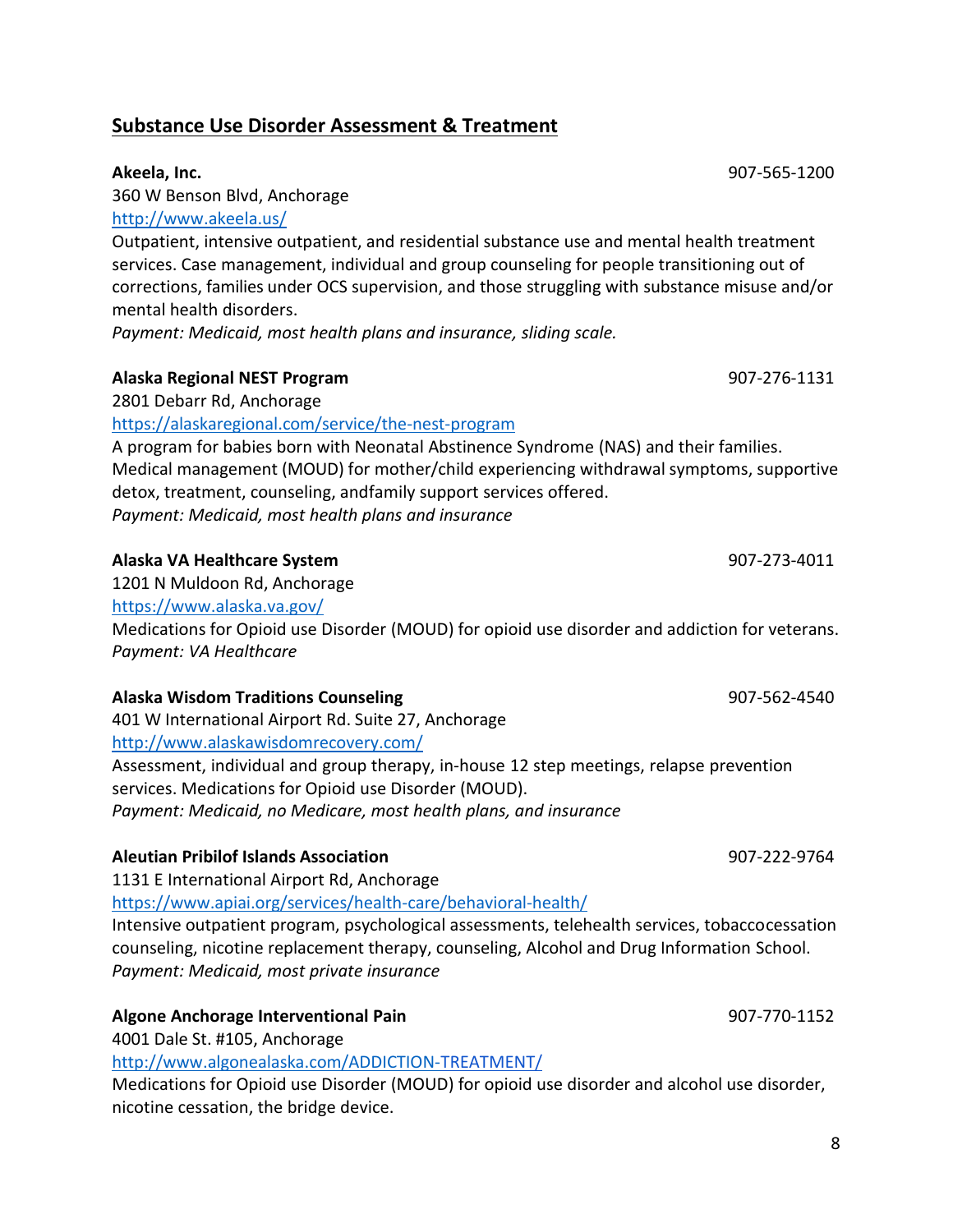*Payment: Most insurance accepted, full list on website.*

### **Alyeska Counseling Group, LLC**. 907-782-4553

701 W 41st Ave Suite 104, Anchorage

<http://alyeskacounselinggroup.com/>

Assessment, substance misuse counseling, and outpatient treatment for adults. *Payment: Various private insurances, most credit cards* 

### **Anchorage Comprehensive Treatment Center** 855-387-3246

3230 C. St., Anchorage

<https://www.anchoragectc.com/>

Opioid Use Disorder program offering assessment, counseling, and Medications for Opioid use Disorder (MOUD) for individuals 18 and older who have had an opioid use disorder for one year or longer. MOUD options include methadone maintenance, buprenorphine (Suboxone and Subutex).

*Payment: Medicaid, most health plans and insurance (must have assessment payment upfront regardless of coverage)*

1231 Gambell St Suite 300, Anchorage

<https://www.choices-ak.org/>

Intensive case management, recovery coordination, and outpatient substance use disorder treatment services for individuals experiencing severe and persistent mental illness, cooccurring substance use disorder,and other behavioral health conditions. *Payment: Medicaid only*

#### **Cook Inlet Tribal Council - Clare Swan Outpatient** 907-793-3206

1835 Bragaw St. Suite 350, Anchorage

<https://citci.org/recovery/claire-swan-outpatient-program/>

Outpatient and intensive outpatient services for Alaska Native and American Indian individuals. Individual screenings, counseling, case management, support groups. *Payment: IHS, Medicaid, most health plans and insurance*

#### **Cook Inlet Tribal Council - Ernie Turner Cente**r 907-668-1750

30881 Eklutna Lake Rd, Anchorage

<https://citci.org/recovery/etc-residential->[inpatient/](https://citci.org/recovery/etc-residential-inpatient/)

16-bed residential inpatient program for individuals with addiction and/or mental health disorders recommended for inpatient treatment. Clare Swan outpatient and intensive outpatient services for Alaska Native individuals. Peer support group open to anyone in recovery.

*Payment: IHS, Medicaid, most health plans and insurance*

# **Dena A. Coy (Southcentral Foundation)** 907-729-5070

4130 San Ernesto Ave, Anchorage

**CHOICES Inc.** 907-333-4343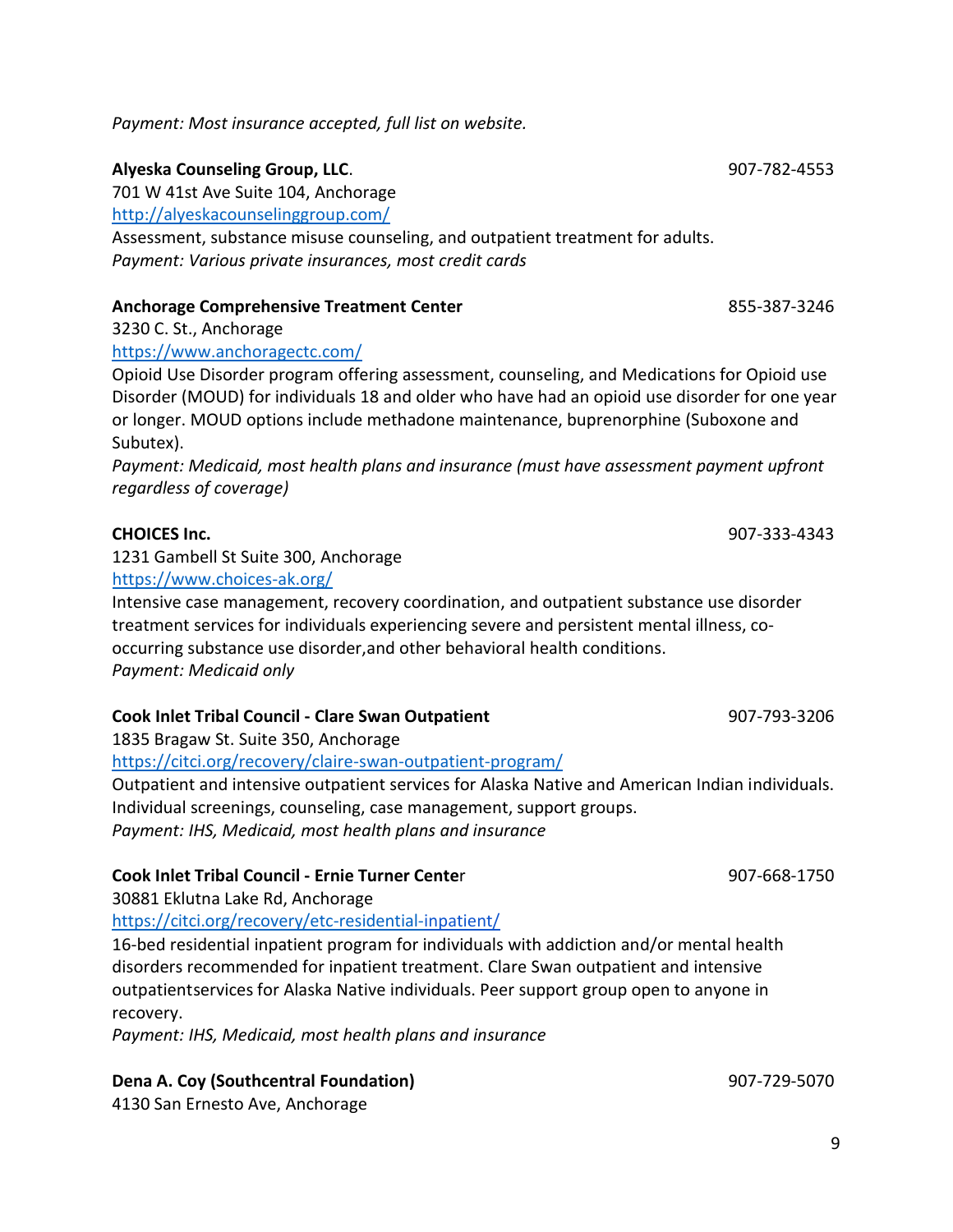### <https://www.southcentralfoundation.com/services/behavioral-health/dena-a-coy/> Residential treatment program for pregnant, parenting, and non-parenting women with problematic drug or alcohol use and emotional or psychological issues. Services including counseling, relapse prevention, and community recovery skills. *Payment: IHS, Medicaid, most health plans and insurance*

#### **Discovery Cove Recovery and Wellness Center.** 907-694-5550

11901 Business Blvd, Eagle River

<https://www.discoverycovealaska.com/> Outpatient and intensive outpatient treatment for substance use disorder, including Medications for Opioid use Disorder (MOUD). *Payment: Medicaid, most health plans and insurance*

# **Four Directions Outpatient Treatment Center** (Southcentral Foundation) 907-729-6300

4000 Laurel St, Anchorage

<https://www.southcentralfoundation.com/services/behavioral->[health/four-directions](https://www.southcentralfoundation.com/services/behavioral-health/four-directions-outpatient/)[outpatient/](https://www.southcentralfoundation.com/services/behavioral-health/four-directions-outpatient/)

Substance Use Disorder and dual diagnosis assessments, individual counseling, and group counseling for adults 18+. Clients who are Indian Health Service (IHS) beneficiaries able to enroll in Medication for Addiction Treatment (MOUD) for Opioid Use Disorder and Alcohol Use Disorder through Four Directions.

*Payment: IHS, Medicaid, most health plans and insurance*

# **Genesis Recovery, Inc.** 907-243-5130

2825 W 42<sup>nd</sup> Ave, Anchorage

<https://www.genesisrecovery.org/>

Assessments and referrals, outpatient and residential treatment, substance use disorder counseling,24-hour monitored care, transitional living, family treatment for adults. *Payment: Medicaid, most health plans and insurance*

# **Ideal Option** 877-522-1275

2421 E Tudor Rd. Suite 108, Anchorage <https://idealoption.net/>

Medications for Opioid use Disorder (MOUD) in combination with behavioral health services for opioid, alcohol, methamphetamine, and/or cannabis use disorders. *Payment: Medicaid, most health plans and insurance*

# **Jett Morgan Treatment Services, LLC** 907-677-7709

400 W Tudor Rd, Anchorage

<https://www.jettmorgan.com/>

Substance misuse assessment, mental health evaluations, intensive outpatient treatment servicesfor individuals 18+. Priority admission to pregnant women, people who inject drugs, and clients that are HIV positive.

*Payment: Cash and most major credit cards*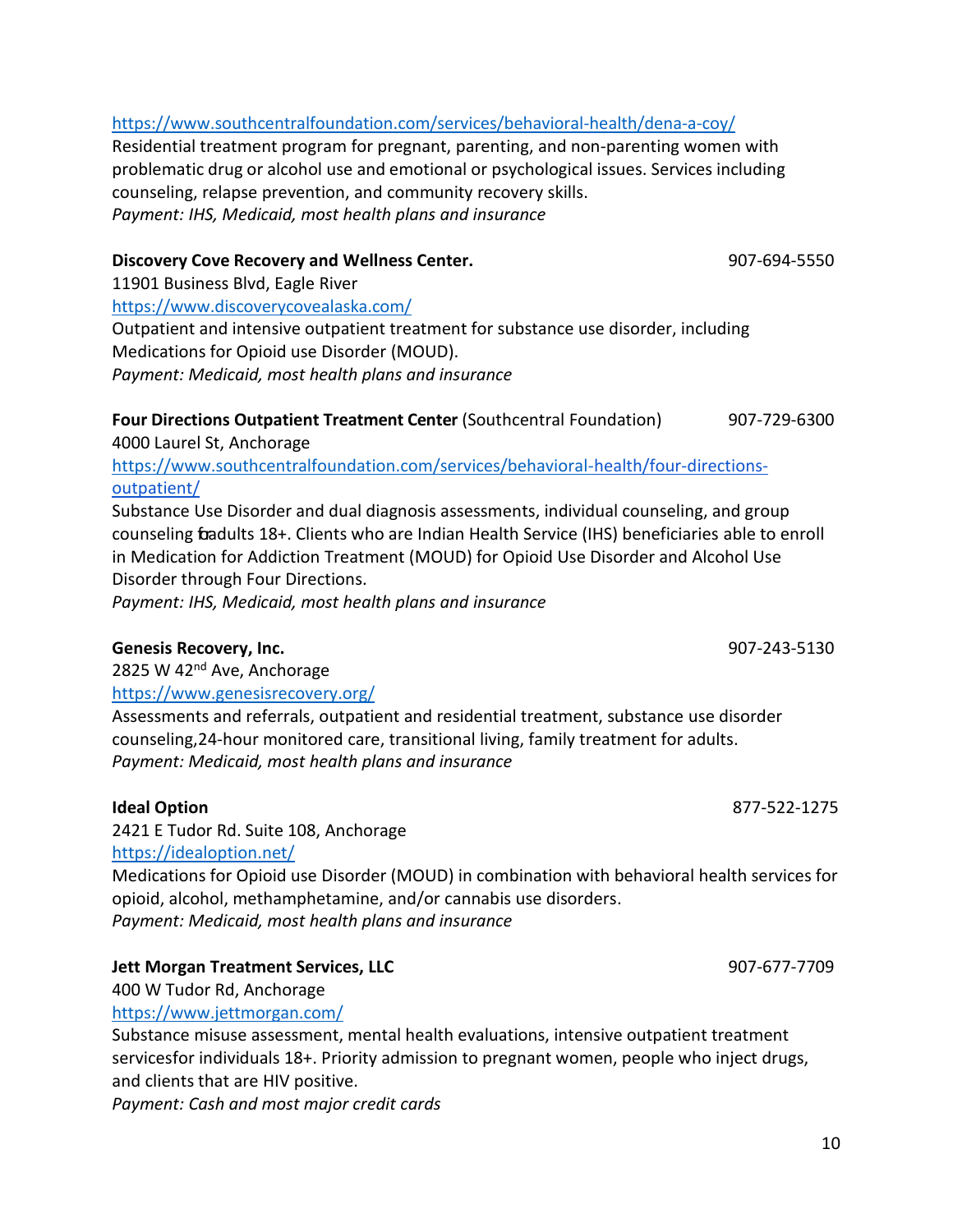**Ma's Way** 907-884-5350

3601 Lois Dr, Anchorage

[www.masway.org](http://www.masway.org/)

Substance Use Disorder assessment, coordination with DOC, mental health support and diagnostic services, case management, intensive outpatient programs. *Payment: Private insurance and self-pay*

### **Mountain Minds Matter** 907-382-6477

273 Crystal Mountain Rd Suite 3, Girdwood

Outpatient treatment for adults with substance use disorder. Counseling, cognitive behavioral therapy, and programs for individuals with co-occurring substance use disorder and mental health issues.

*Payment: Cash only*

### **Narcotic Drug Treatment Center** 907-276-6430

1015 E 6<sup>th</sup> Ave, Anchorage <http://www.ndtcak.org/>

Medication for Opioid Use Disorder (Methadone), individual and group counseling for individuals 18 and older. Medical, educational, nutritional, and supportive services for pregnant women struggling with opioid use disorder. Medically monitored outpatient services for opioid use disorder.

*Payment: Medicaid, most private insurance, sliding scale*

# **North Star Behavioral Health - Arctic Recovery Program** 907-258-7575

1650 South Bragaw, Anchorage [https://northstarbehavioral.com](https://northstarbehavioral.com/)

Intensive Holistic Treatment Program dedicated to individuals 18 and older in need of detoxification and/or rehabilitation for substance abuse. *Payment: Most insurance policies*

# **North Star Behavioral Health - Chris Kyle Patriots Hospital** 907-258-7575

1650 Bragaw St, Anchorage

<https://chriskylepatriotshospital.com/>

Treatment for first responders, military service members and veterans 18 and older. Services include assessments, individual, family and group therapy, family support and education classes,detoxification.

*Payment:* Medicaid, most health plans and insurance

#### **Providence Breakthrough 1007-212-6970**

3760 Piper St. Suite 1108, Anchorage

<https://alaska.providence.org/services/b/breakthrough>

Outpatient, intensive outpatient, and partial hospitalization treatment for substance use disorderfor individuals 18 and older. Medications for Opioid use Disorder (MOUD), pregnant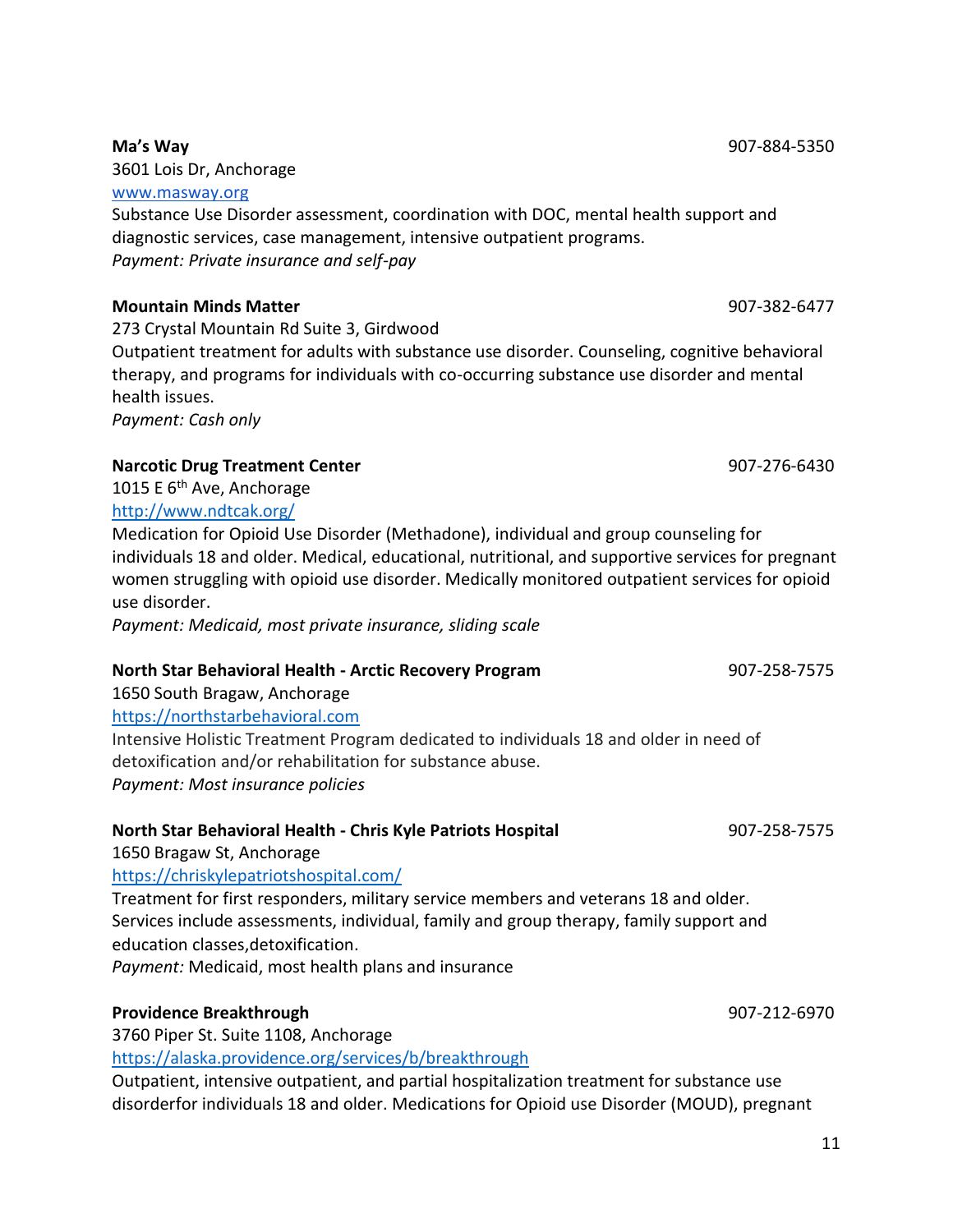mother program, family education and support program. *Payment: Medicaid, most health plans and insurance*

**Renew Your Mind** 907-222-5464 123 E Fireweed Ln. Suite 212 Outpatient, intensive outpatient treatment for substance use disorder. Screening, counseling, andbehavioral therapy for adults with substance use disorder. *Payment: Cash only*

**Salvation Army Clitheroe Center** 907-770-8812

3600 E 20th Ave, Anchorage

<https://clitheroe.salvationarmy.org/>

42-bed inpatient residential and outpatient treatment for adults with substance use disorder. Treatment for individuals with co-occurring mental health and substance use disorders. *Payment: Medicaid, most health plans and insurance*

# **Southcentral Detox** (formerly Ernie Turner Center Detox) 907-729-6690

4330 Elmore Rd, Anchorage

<https://www.southcentralfoundation.com/detox/>

14-bed detox program open to all Alaska Native and non-Native residents ages 18 and older. 24-hour medical supervision, priority given to pregnant women, individuals injecting drugs, and customers with a confirmed treatment bed. Medications for Opioid use Disorder (MOUD) with step-down services.

*Payment: IHS, Medicaid, most health plans and insurance*

# **Volunteers of America Alaska** 907-279-9640

509 W 3<sup>rd</sup> Ave. Suite 103, Anchorage

<https://www.voaak.org/>

<span id="page-11-0"></span>Assessments, inpatient (24-bed ARCH facility in Eagle River for ages 13-18) and outpatient (Assist program at the main office for ages 12-14) treatment services for adolescents. *Payment: Medicaid, most private insurance.*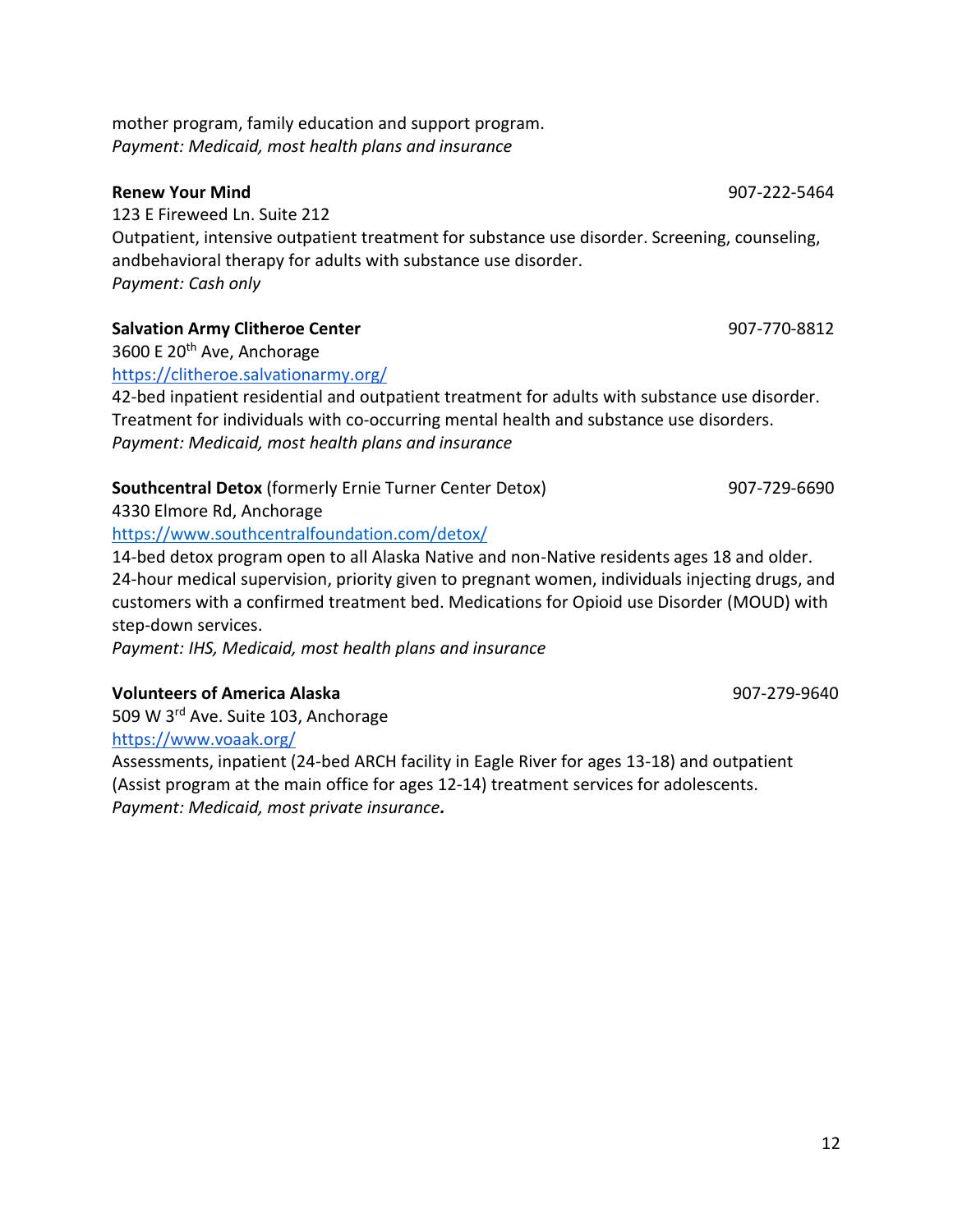# **Recovery Support**

# **Alaska Mental Health Consumer Web** 907-222-2980

1248 Gambell St, Anchorage <https://www.theweb.ngo/>

The Web provides peer-driven, peer support in a safe environment guided by unconditional positive regard using a recovery-based philosophy. For more information on group times and links, visit the website above.

# **Alaska Women's Recovery Project (Southcentral Foundation)** 907-729-5190

4155 Tudor Centre Dr. Suite 205, Anchorage

<https://www.southcentralfoundation.com/services/behavioral-health/awrp/>

Weekly support gatherings, skill-building workshops, peer leadership development, clothing closet and other services for women whose lives have been disrupted by alcohol and other drug use disorders and co-occurring mental health disorders.

# **Alcoholics Anonymous** 907-272-2312

# [www.anchorageaa.org](http://www.anchorageaa.org/)

Alcoholics Anonymous (A.A.) is a fellowship of men and women who share their experience, strength, and hope with each other that they may solve their common problem and help others to recover from alcoholism. For more information or links to meetings, call or check the website.

# **Bridges 2 Recovery** 844-670-8071

# <http://bridges2recovery.org/index.html>

A grassroots Alaskan organization that works to remove the social stigma associated with addiction treatment and recovery. Hosts a weekly internet podcast show that tells personal stories of addiction and recovery.

# **Cook Inlet Tribal Council - Alumni Support Group** 907-793-3433

[www.defendersofsobriety.org](http://www.defendersofsobriety.org/)

Defenders of Sobriety is a support group for alumni of any CITC program.

# **Cook Inlet Tribal Council - Peer Support Network** 907-793-3221

3600 San Jeronimo Dr. RCC Room #1, Anchorage <https://citci.org/recovery/peer-support-network/>

CITC's Peer Support Network provides support, guidance, and services for those in recovery from addiction, administered by individuals with lived recovery experience. The peer support group is open to anyone who is in recovery. To learn more, email: [rs@citci.org](mailto:rs@citci.org) or call number listed.

#### **Cook Inlet Tribal Council - Chanlyut Program (Re-Entry Support)** 907-793-3600 <https://citci.org/recovery/reentry/>

CITC's Chanlyut program is a 6 week, low-intensity residential treatment program for men (both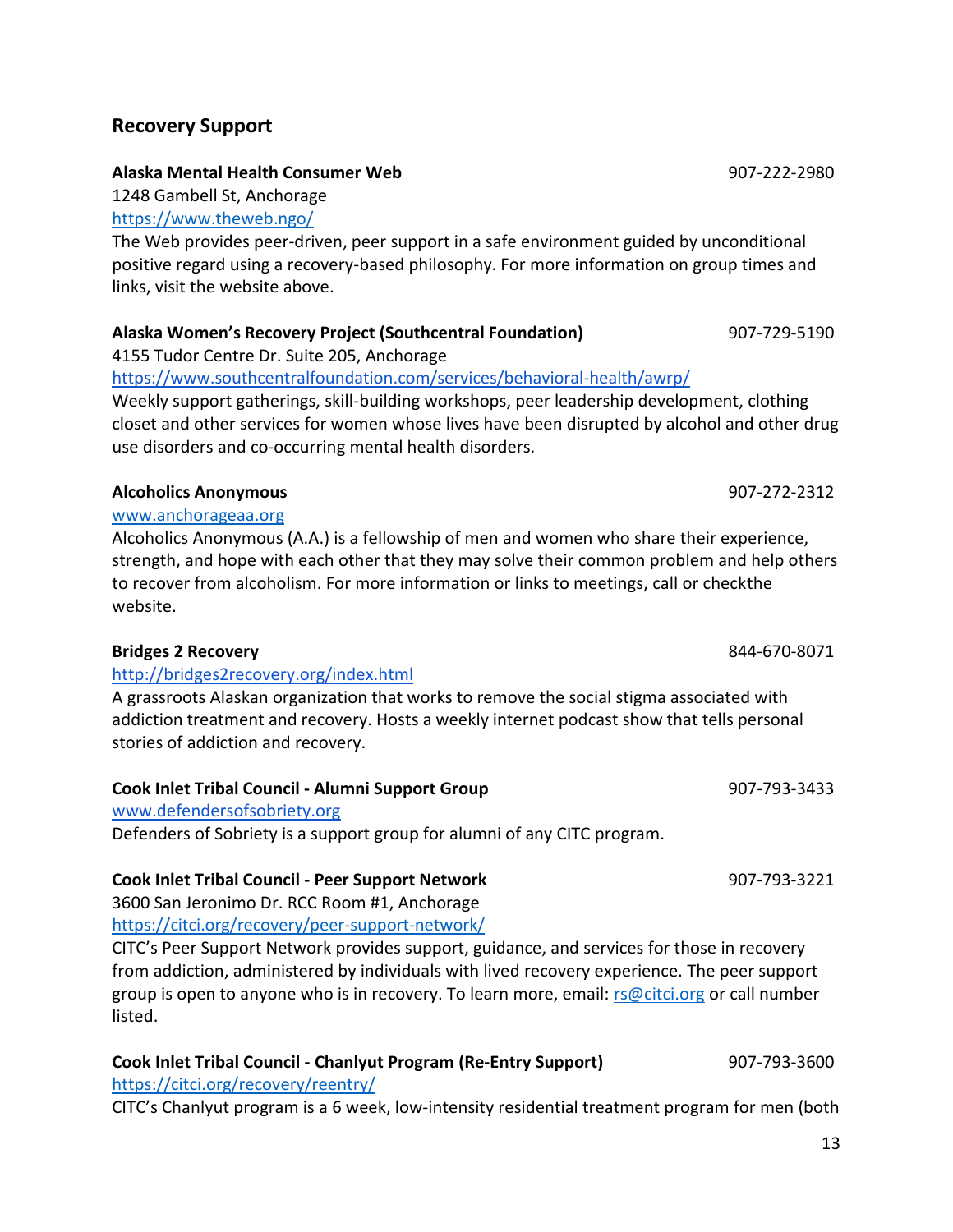beneficiaries and non-beneficiaries). Residents have access to peer-to-peer sober supports during and after the program. In addition to its residential treatment offerings, the program offers peer-to-peer support, employment, job preparation resources, and more. For applications, call the phone number listed above.

#### **Narcotics Anonymous 1907-277-5483**

#### <https://www.akna.org/>

NA is a nonprofit fellowship or society of men and women for whom drugs had become a major problem. The group meets regularly to help each other stay clean. We are not interested in what or how much you used but only in what you want to do about your problem and how we can help. Call or check the website for updated meetinginformation. In-person and Zoom meetings are listed on website, or email webservant@akna.org

#### **Recover Alaska** 907-249-6645

### <https://recoveralaska.org/>

Recover Alaska is a coalition with the goal of addressing the harm caused by excessive alcohol consumption in Alaska. An alcohol misuse screening tool, education, and more can be found on their website.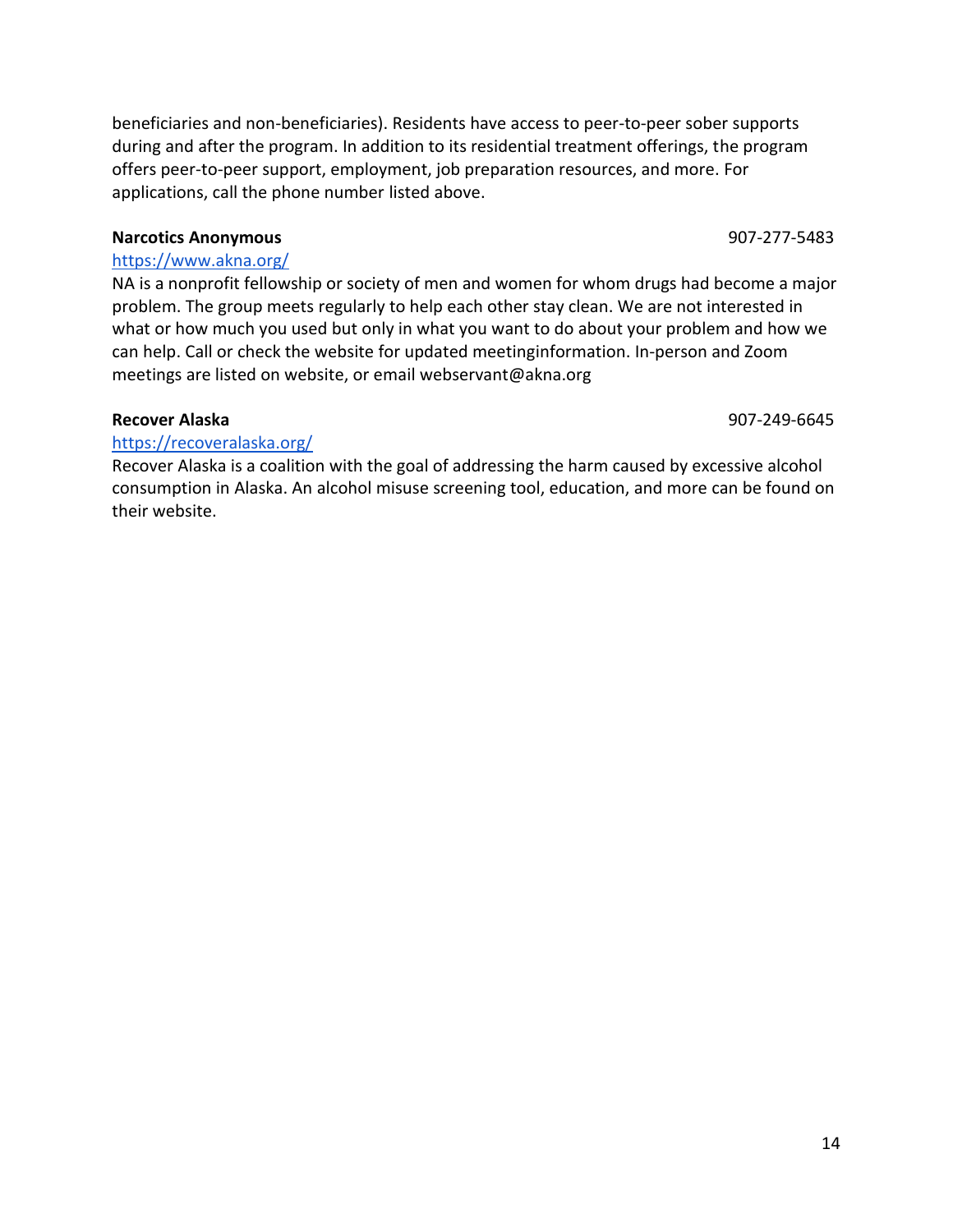# <span id="page-14-0"></span>**Recovery Support for Families**

# <https://al-anon-ak.org/>

Al-Anon is a mutual support program for people whose lives have been affected by someone else's drinking.

#### **Ala-Teen** 907-227-5742 <https://al-anon-ak.org/alateen/>

Alateen, a part of the Al-Anon Family Groups, is a fellowship of young people (mostly teenagers) whose lives have been affected by someone else's drinking whether they are in your life drinking or not.

### **Alaska Wisdom Recovery** 907-562-4540

<http://www.alaskawisdomrecovery.com/index.html>

Family education groups on addiction, recovery, and supporting your loved one.

### **Alaska Police and Fire Chaplains**

#### **Alaska Suicide Support Group and other Grief and Loss Resources** 907-272-3100 <https://alaskachaplain.org/>

Weekly suicide support group, chaplain support line, and more grief resources. Our facilitators are trained in group dynamics, acquainted with grief, trained in traumatic stress and suicide: postvention, prevention and intervention.

#### **Nar-Anon**

# <https://www.nar-anon.org/find-a-meeting>

A 12-step program for family and friends of people with addiction. Many Nar-Anon groups now meet virtually, without a physical location. A list of registered virtual meetings is available on the Virtual Meetings page.

# **REAL About Addiction** 907-440-7289

2300 Oak Dr, Anchorage

[www.realaboutaddiction.net](http://www.realaboutaddiction.net/)

Support network and advocacy for family members of people who have been impacted by the opioid epidemic.

# **Al-Anon** 907-276-6646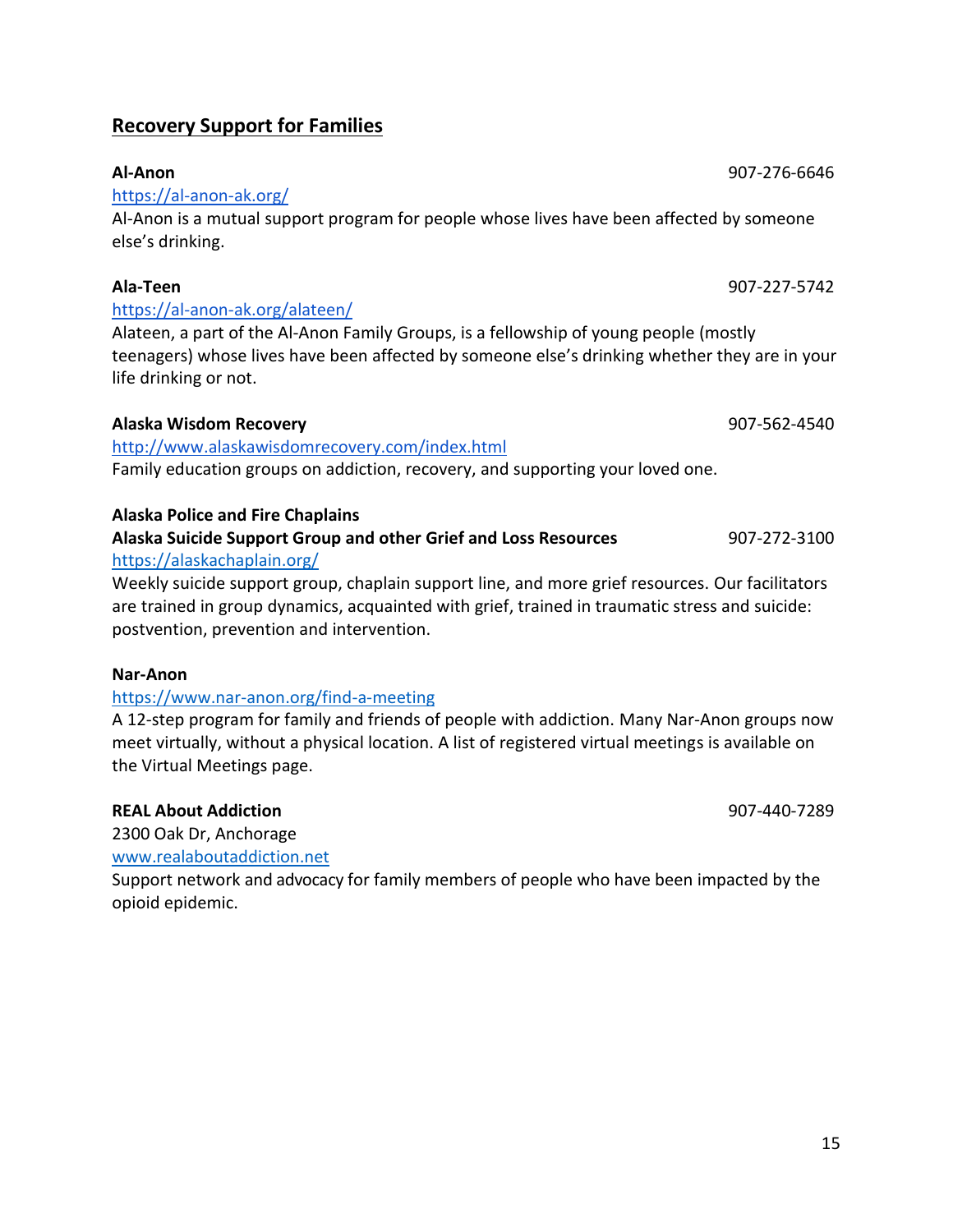# <span id="page-15-0"></span>**Counseling**

# 1201 N Muldoon Rd, Anchorage <https://www.alaska.va.gov/services/mentalhealth.asp> Mental health services for veterans, including treatment for PTSD, addictive behaviors, depression, relationship problems, stress, etc. Provide outreach to homeless veterans. **Seeds of Change (formerly Alaska Youth Advocates)** 907-762-8660 704 W.  $26<sup>th</sup>$ , Anchorage <https://alaskabehavioralhealth.org/what-we-do/vocational-services/alaska-seeds-of-change/> Alaska Seeds of Change works with young people ages 16-24 to help them develop the vocational and personal skills needed to become successful adults. Most staff initially start at Seeds as apprentices, by volunteering for school credit or through an apprenticeship program with one of our partner agencies. Alaska Seeds of Change is not a treatment program. **Alaska Youth & Family Network** 907-770-4979 740 Communications Ave, Anchorage [www.ayfn.org](http://www.ayfn.org/) Youth support groups, parent support groups, one-on-one family support services. **Anchorage Behavioral Health Clinic (Providence Medical Group)** 907-212-6900 3760 Piper St, Anchorage [www.alaska.providence.org/services/b/behavioral-health](http://www.alaska.providence.org/services/b/behavioral-health) Outpatient mental health services for children, adolescents, and adults. Individual and group therapy services, testing, diagnostic interviews, and medication management. **Alaska Behavioral Health** 907-563-1000 4020 Folker St, Anchorage [www.acmhs.com](http://www.acmhs.com/) Crisis Intervention, family therapy, individual mental health counseling. **Anchorage Vet Center** 907-563-6966 4400 Business Park Blvd. Suite B-34, Anchorage Counseling and support services provided by the Veterans Administration for war veterans. OpenMonday 8:00am-7:00pm, Tuesday-Friday 8:00am-4:30pm. **Birchwood Behavioral Health** 907-349-2222 1600 O'Malley Road, Anchorage [www.bbhalaska.com](http://www.bbhalaska.com/) Counseling, case management, educational support services, residential and outpatient program.

**Alaska Veterans Affairs Healthcare System** 907-257-4854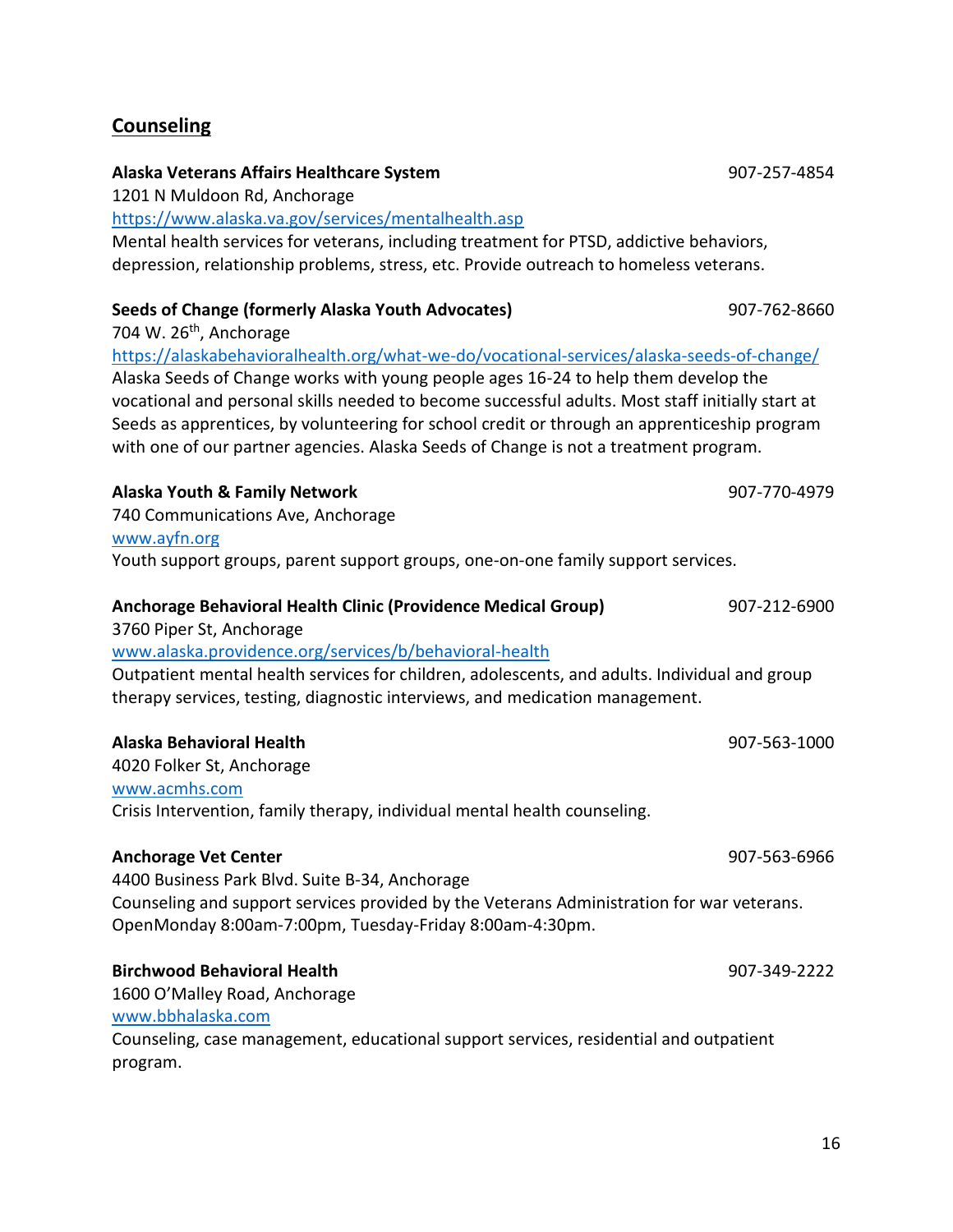#### **Cornerstone Recovery Clinic 1907-339-8760 Cornerstone** Recovery Clinic

1825 Academy Dr, Anchorage

<https://www.cornerstonerecoveryclinic.org/>

Evaluation and counseling for substance use disorder. Individual and group counseling sessions offered. Group sessions meet Tuesdays and Thursdays 5:30-8:30pm.

#### **Counseling Solutions of Alaska** 907-644-8044

701 E Tudor Rd, Anchorage / 11901 Business Blvd, Suite 105A, Eagle River <http://www.counselingsolutionsak.com/>

Psychiatric evaluation and medication management, counseling for adults, children and families,wellness yoga.

755 A St, Anchorage [www.ak.covenanthouse.org](http://www.ak.covenanthouse.org/) Youth shelter with wellness center that offers access to mental health clinicians and referrals to community health services.

#### **Demming Counseling Services** 60 and 100 and 100 and 100 and 100 and 100 and 100 and 100 and 100 and 100 and 100 and 100 and 100 and 100 and 100 and 100 and 100 and 100 and 100 and 100 and 100 and 100 and 100 and 100 and 1

2550 Denali St, Suite 1608, Anchorage

[www.demmingcounseling.com](http://www.demmingcounseling.com/)

Cognitive behavioral therapy, relationship counseling, family therapy, child, and teen counseling.

#### **Denaa Yeets' (Southcentral Foundation)** 907-729-5260

4320 Diplomacy Dr, Suite 1411, Anchorage

<https://www.southcentralfoundation.com/services/behavioral-health/denaa-yeets/> Specialized support, case management, and referral to behavioral health programs for AlaskaNative and American Indian adults at risk for suicide and their families.

#### **Denali Family Services** 907-222-2321

1251 Muldoon Rd. Suite 116 / 6401 A St, Anchorag[ehttp://www.denalifs.org/](http://www.denalifs.org/) Intensive behavioral and emotional health services for children and their families. Individual, family, and group psychotherapy services in combination with intensive care coordination and rehabilitation services for children with mental illness and their families.

#### **Fireweed Clinic and ANPCC (Southcentral Foundation)** 907-729-2500

4341 Tudor Center Dr, Anchorage

<https://www.southcentralfoundation.com/services/behavioral-health/fireweed-anpcc/> Crisis intervention, case management, psychiatric evaluation, psychotherapy for Alaska Natives and American Indians ages 18 and older. Groups and specialized programs available.

#### **Identity Health Clinic** 907-865-3247

307 E. Northern Lights Blvd, Suite 101, Anchorage

**Covenant House** 907-272-1255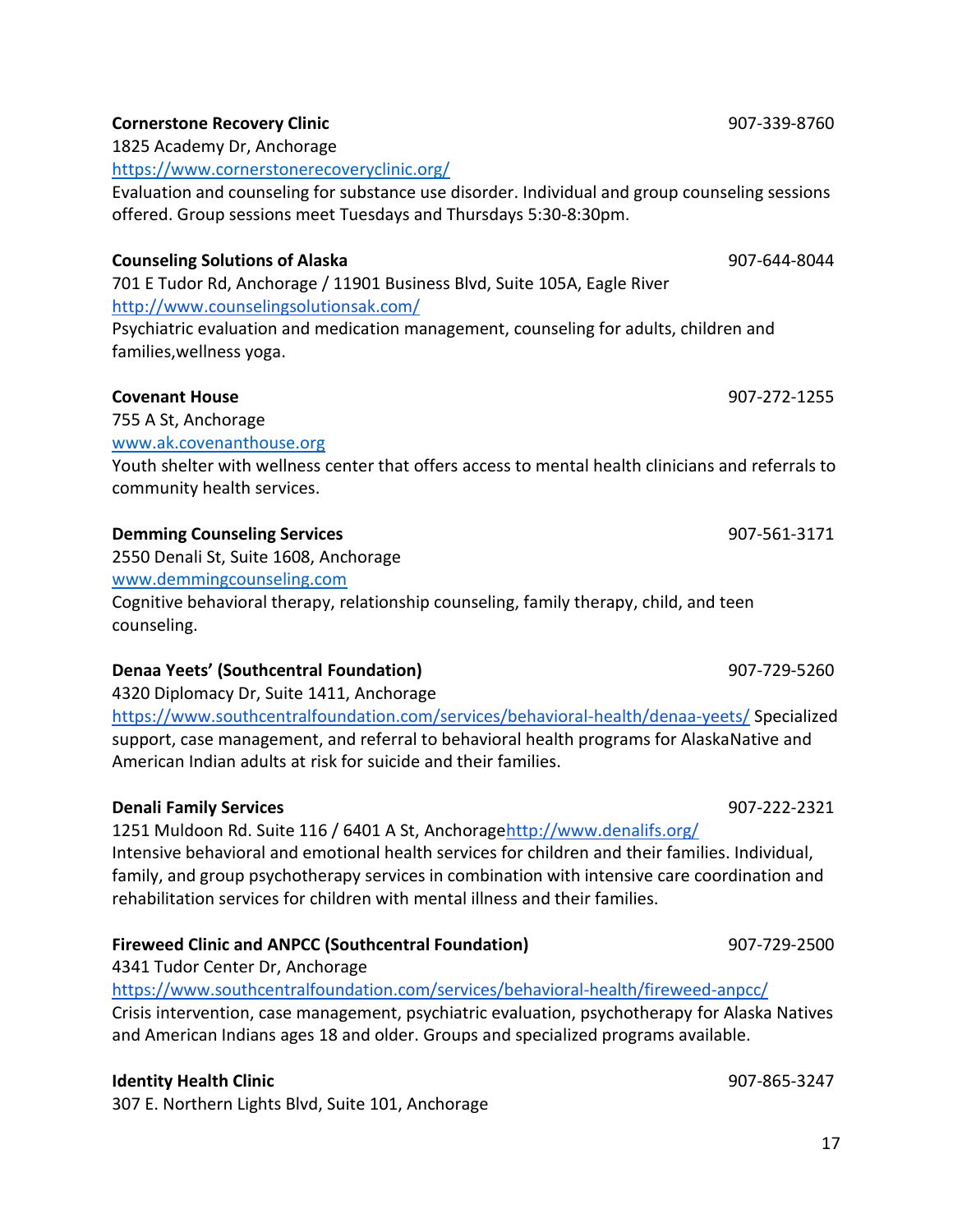#### <https://identityalaska.org/programs/identityhealthclinic/>

Identity Health Clinic provides trauma-informed, evidence-based healthcare to meet the wellness needs of Alaska's LGBTQ+ community.

# **Quyana Clubhouse (Southcentral Foundation)** 907-729-6550 4315 Diplomacy Dr, Anchorage [www.southcentralfoundation.com/services/behavioral-](http://www.southcentralfoundation.com/services/behavioral-)[health/quyana-clubhouse/](https://www.southcentralfoundation.com/services/behavioral-health/quyana-clubhouse/) Counseling, case management, skill development, primary care services, other support services for Alaska Native adults aged 21 and older with severe and persistent mental illness. **POWER Center – Youth Outreach and Drop In** 907-929-2633 704 W.  $26<sup>th</sup>$ , Anchorage [https://alaskabehavioralhealth.org/what-we-do/teen-and-young-adult-services/youth-drop-in](https://alaskabehavioralhealth.org/what-we-do/teen-and-young-adult-services/youth-drop-in-and-outreach/about-youth-program/)[and-outreach/about-youth-program/](https://alaskabehavioralhealth.org/what-we-do/teen-and-young-adult-services/youth-drop-in-and-outreach/about-youth-program/) POWER Center is a drop-in center for youth with computers and staff available to assist with connection to resources available in the community. For more information, email [power@akbh.org,](mailto:power@akbh.org) hours: M-F 1pm-5pm **Resolution Services Counseling and Wellness Office** 907-770-7769 401 E Northern Lights Suite 205, Anchorage <http://www.resolutionak.com/Home.html> Outpatient counseling and case management services for adults with substance misuse problems. **Standing Together Against Rape (STAR)** 807-276-7279 1057 W Fireweed Ln, Anchorage [www.staralaska.com](http://www.staralaska.com/) Local Crisis Line: 907-276-7273 Crisis hotline and advocacy for those affected by sexual assault and domestic violence. **The Arc of Anchorage** 907-277-6677 2211 Arca Dr, Anchorage

[www.thearcofanchorage.org](http://www.thearcofanchorage.org/) Behavioral health services for children and adults with a mental illness or severe emotional disturbance in combination with a developmental disability.

#### **The Pathway Home (Southcentral Foundation)** 907-729-5020

4000 San Ernesto Ave, Anchorage Individualized mental health program for Alaska Native adolescents 13-18 years old.

#### **U-Med Clinic (Providence Medical Group)** 907-212-2673

3260 Providence Dr, C Tower Suite 537, Anchorage [www.alaska.providence.org/services/b/behavioral-health](http://www.alaska.providence.org/services/b/behavioral-health) Outpatient mental health services for children, adolescents, and adults. Individual and group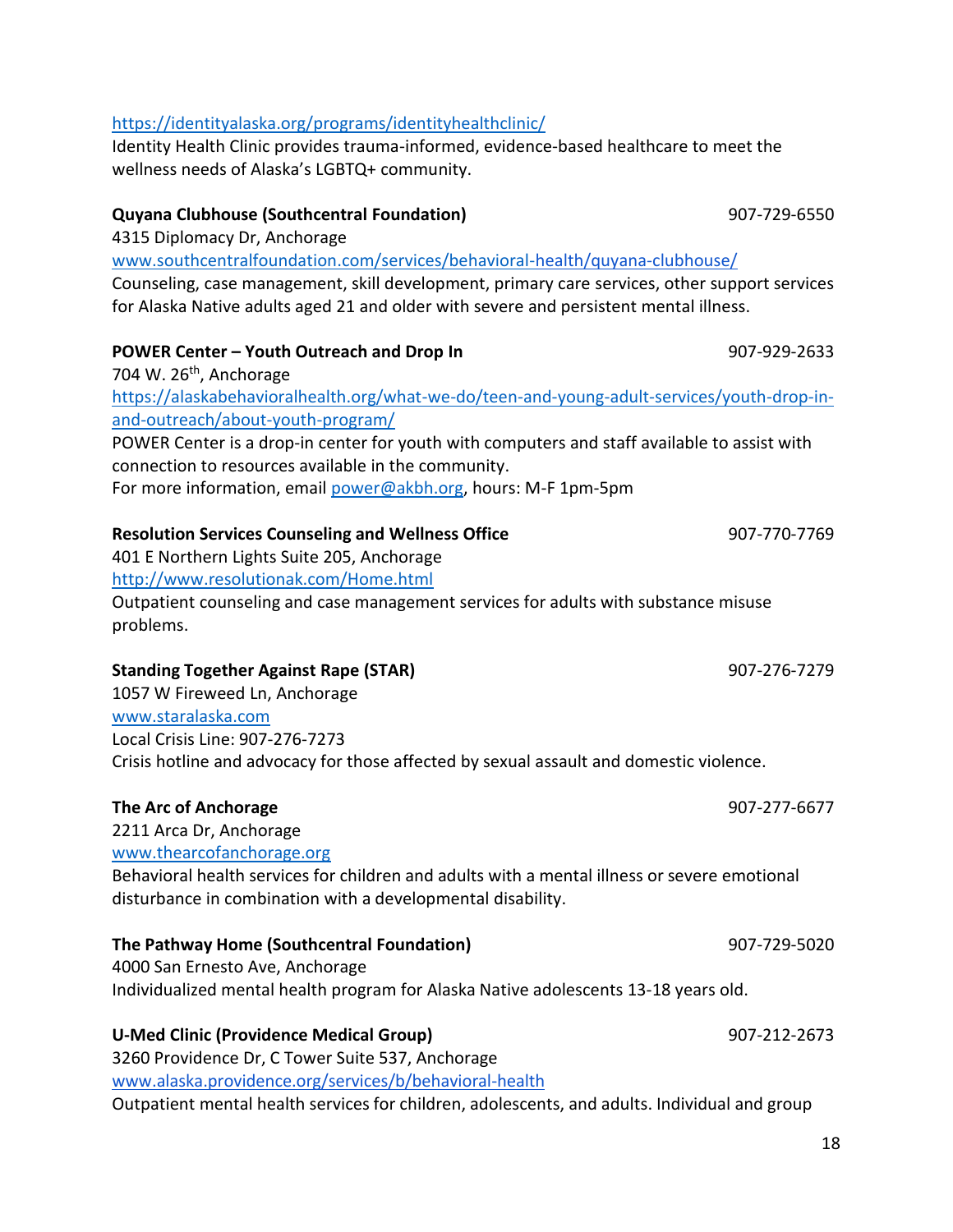therapy services, testing, diagnostic interviews, and medication management.

#### **Victims for Justice** 907-278-0977

<span id="page-18-0"></span>

1057 W Fireweed Ln, Suite 101, Anchorage [www.victimsforjustice.org](http://www.victimsforjustice.org/)

Support services, emotional support, and support groups for victims of traumatic events and their families. Does not offer therapeutic counseling but can connect clients to these services.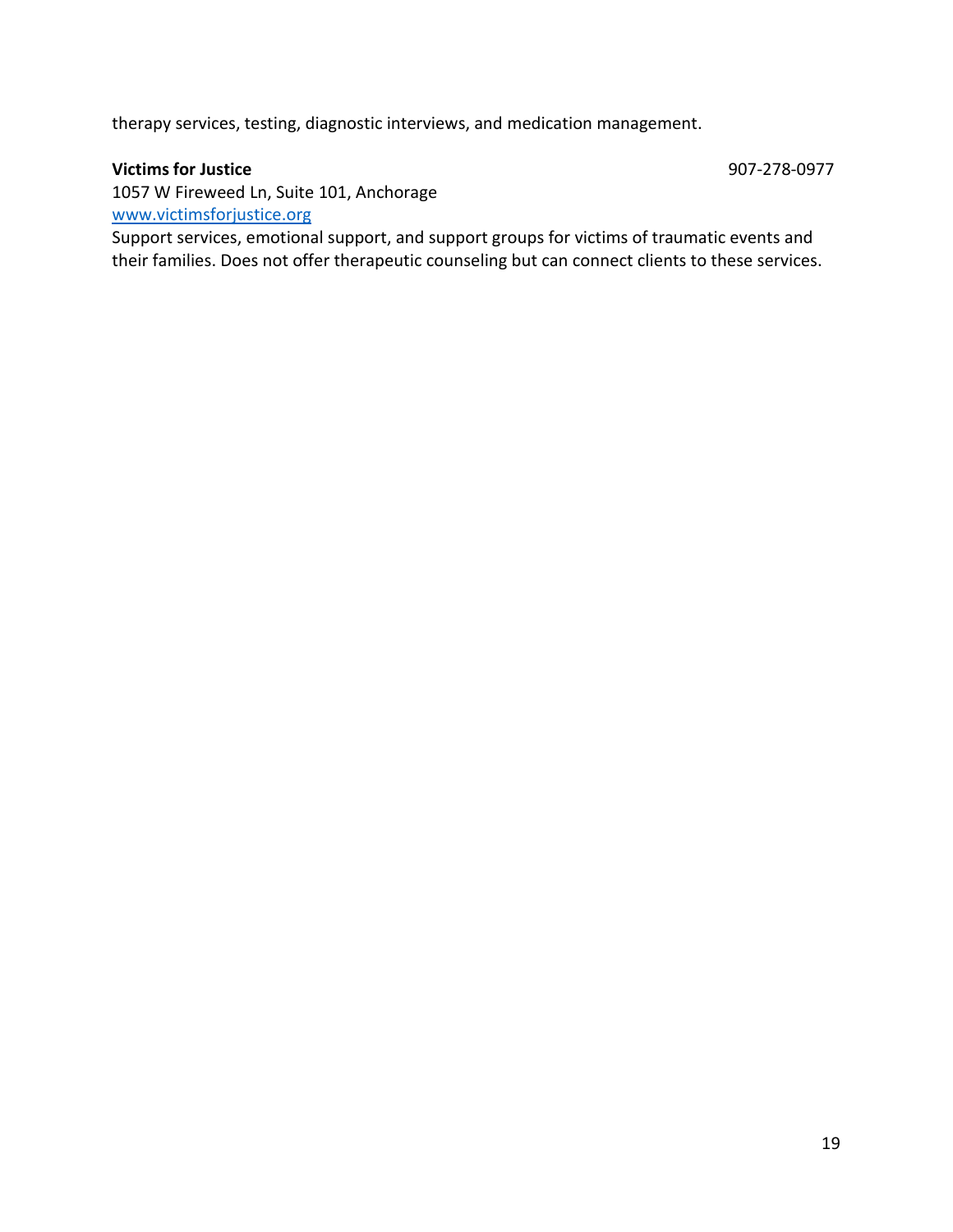# **Harm Reduction**

Narcan (a non-toxic nasal spray that can reverse opioid overdose) is available at the following locations:

**Alaska Office of Substance Misuse and Addiction Prevention: Project HOPE**

| <u> 811196 of awardings mights and tradition in crementin in algebrace is</u><br>Email ProjectHOPE@alaska.gov |              |
|---------------------------------------------------------------------------------------------------------------|--------------|
| Alaskan AIDS Assistance Association (Four A's)<br>1057 W Fireweed Ln, Anchorage                               | 907-263-2050 |
| <b>Alaska Regional Hospital</b><br>2801 Debarr Rd, Anchorage                                                  | 907-276-1131 |
| <b>Providence Hospital</b><br>3200 Providence Dr, Anchorage                                                   | 907-212-3111 |
| <b>REAL About Addiction &amp; Anchorage Opiate Task Force</b><br>https://realaboutaddiction.net/              | 907-440-7289 |

Needle services (needle exchange) are available at the following locations:

#### **Alaskan AIDS Assistance Association (Four A's)** 907-263-2050

1057 W Fireweed Ln, Anchorage Needle exchange on Fireweed is open Tuesdays and Thursdays 3:00-6:00pm. Location and hours of mobile exchange are subject to change. Stay up to date on the website: [www.alaskanAIDS.org.](http://www.alaskanaids.org/)

#### **Alaska Native Medical Center Pharmacy** 907-729-2117

<span id="page-19-0"></span>4315 Diplomacy Dr, Anchorage This service is available to Alaska Natives only. Pharmacy is open every day 8:00am-8:00pm, Wednesdays 9:00am-8:00pm.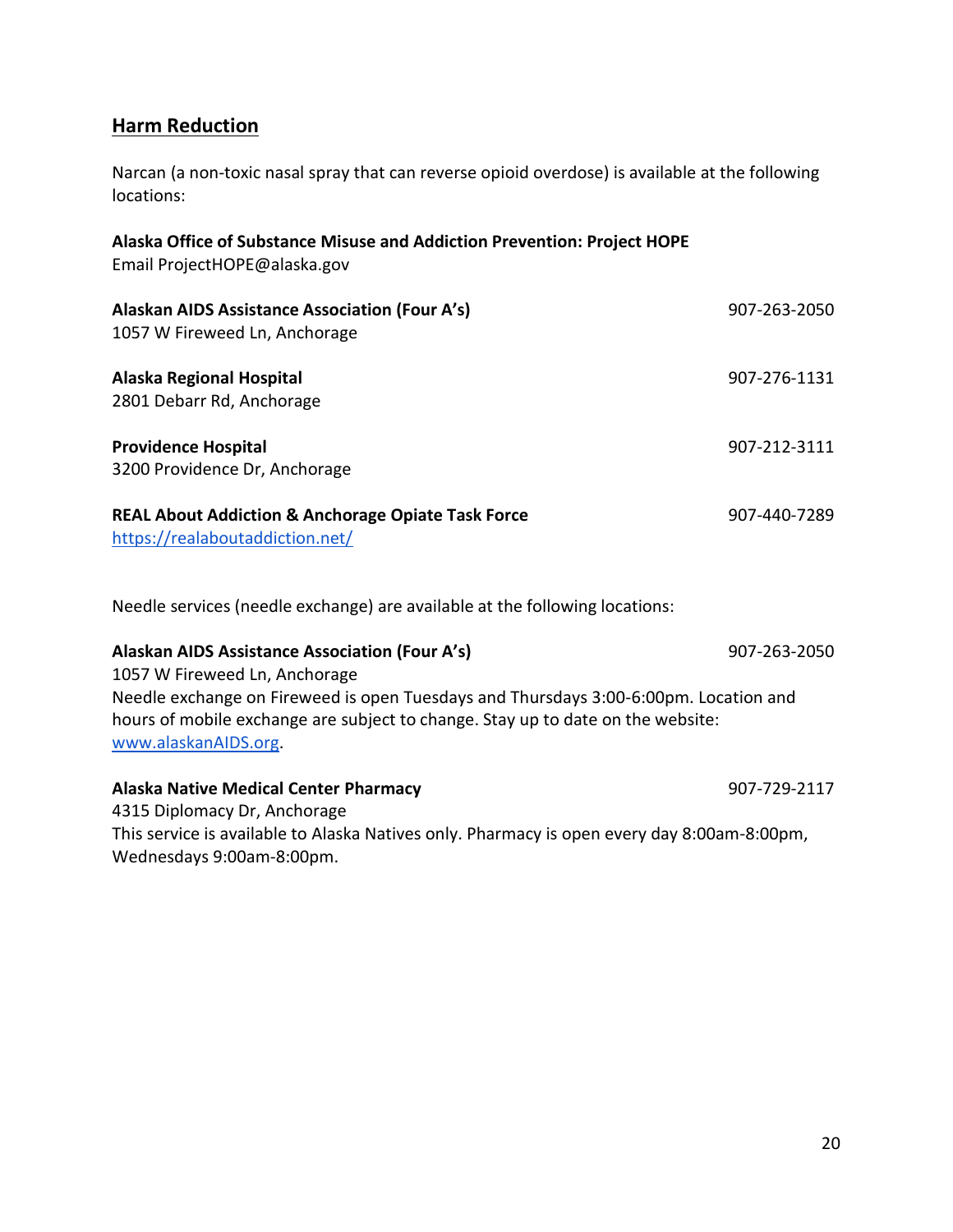# **Medication Disposal**

Medication drop boxes are available at the following locations:

| <b>Alaska Native Medical Center</b><br>4315 Diplomacy Dr, Anchorage               | 907-729-2105 |
|-----------------------------------------------------------------------------------|--------------|
| <b>Anchorage Neighborhood Health Center</b><br>4951 Business Park Blvd, Anchorage | 907-743-7200 |
| <b>Providence Hospital</b><br>3200 Providence Dr, Anchorage                       | 907-212-5090 |
| Joint Base Elmendorf-Richardson (JBER) Medical Service<br>5955 Zeamer Ave, JBER   | 907-580-2778 |
| Locations where free drug disposal bags are available:                            |              |
| <b>Anchorage Health Department</b><br>825 L Street, Anchorage                     |              |
| <b>Anchorage Wastewater Utility</b><br>3000 Arctic Blvd, Anchorage                |              |
| <b>City Hall</b><br>632 W 6th Ave, Anchorage                                      |              |
| <b>Eagle River Library</b><br>12001 Business Blvd, Eagle River                    |              |
| <b>Girdwood Library</b><br>250 Egloff Dr, Girdwood                                |              |
|                                                                                   |              |

<span id="page-20-0"></span>**Volunteers of America** 509 W 3rd Ave #103, Anchorage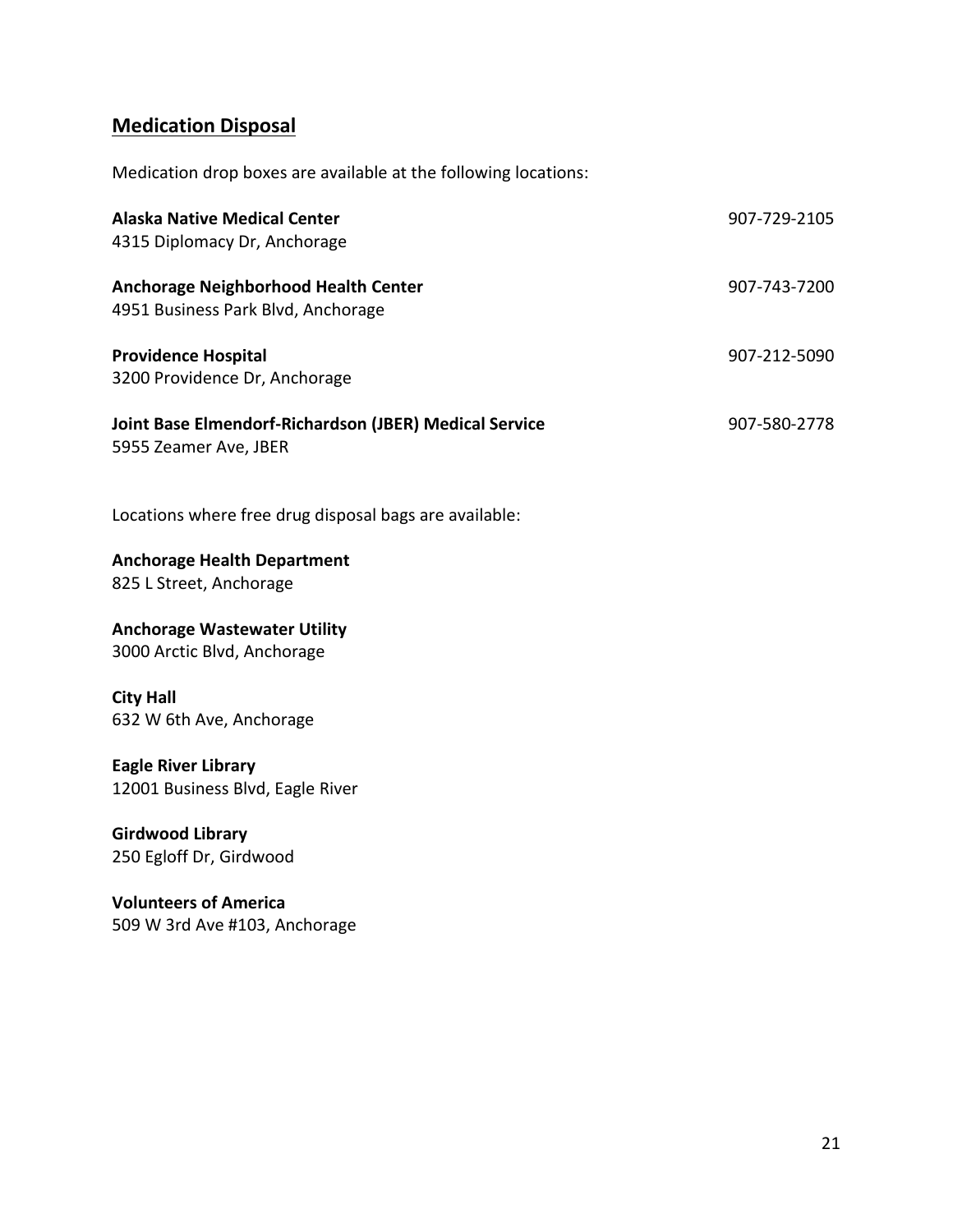### 22

### **Transitional Living & Housing**

#### **Akeela Transitional Housing** 907-565-1200

14 apartments with 29 bedrooms for drug and alcohol-free clients coming out of Akeela treatment programs. Clients are supported with a case manager.

### **Clare House Progressive Housing Program** 907-563-4545

4110 Spenard Rd, Anchorage

Accessible via referral for guests of Clare House family shelter. Progressive housing program for women with children experiencing homelessness. Families payreduced rent and can stay for up to two years. Family support staff connect clients to resourcesand help find permanent housing.

#### **Harmony House** 907-279-9581

100 W 13<sup>th</sup> Ave, Anchorage Transitional housing for women without dependent children who are victims of domestic violenceand have a source of income. \*accessed through AWAIC program

#### **Henry House** 907-274-5253

545 E 4<sup>th</sup> Ave, Anchorage Transitional housing for men with mental illness, drug and alcohol free, sliding fee scale.

### **Lutheran Social Services of Alaska** 907-272-0643

1303 W 33rd St, Anchorage

Transitional housing for single men aged 18 and older experiencing homelessness. Clients must beenrolled and participating in an approved re-entry or substance misuse program and capable of maintaining full time employment.

**Ma's Way** 907-884-5350 3601 Lois Dr, Anchorage / 246 Oklahoma St, Anchorage

Supportive housing and sober living for individuals coming out of the criminal justice system, people with serious mental illnesses, and individuals recovering from substance use disorder.

#### **New Horizon House** 907-274-5253

801 W 57<sup>th</sup> Ave, Anchorage Faith-based reentry house. For more information call.

#### **New Life Development Inc.** 907-646-2200

4455 Juneau St, Anchorage / 3916 E 9<sup>th</sup> Ave, Anchorage

Transitional housing and re-entry services for individuals returning from incarceration, inpatient treatment for substance misuse, or have been a victim of domestic violence or other violent crimes.

#### **Oxford House**

Denali: 6414 Tolhurst Ct, Anchorage 1907-677-0408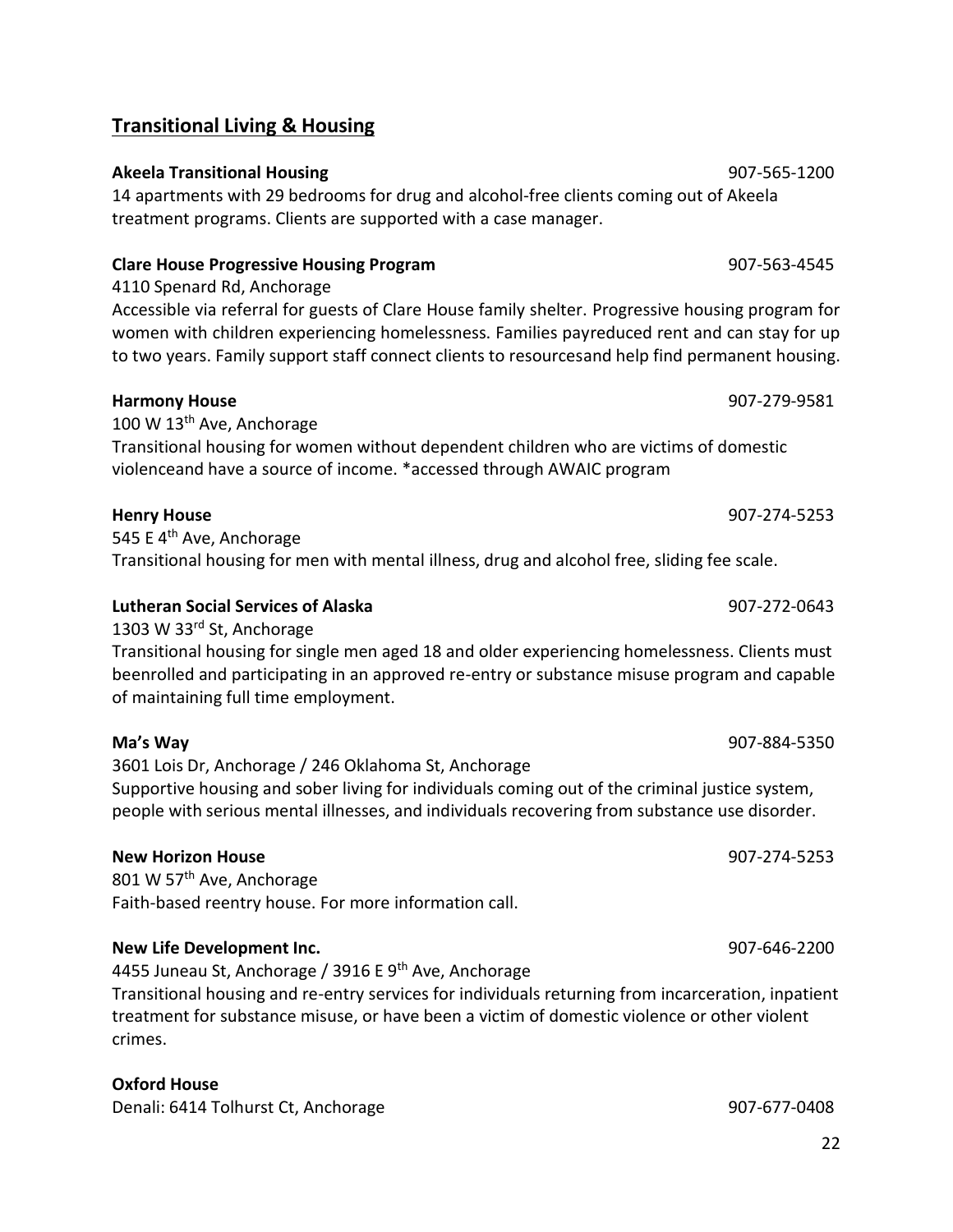| Northern Lights: 538 S Klevin, Anchorage<br>Yukon: 2721 Juneau St, Anchorage<br>Sober living facilities for men 18+ who have been sober for six months and are fully employed.                                                                                                                                             | 907-433-0099<br>907-222-0339 |  |
|----------------------------------------------------------------------------------------------------------------------------------------------------------------------------------------------------------------------------------------------------------------------------------------------------------------------------|------------------------------|--|
| <b>Oak House</b>                                                                                                                                                                                                                                                                                                           | 907-205-2117                 |  |
| 409 Mumford St, Anchorage<br>A structure based program that provides services to male and female residents. Oak House<br>provides Moral Reconation Therapy, Life Skills Group, Behavior Relapse Prevention, and Sober<br>Living Activities.<br>For more information, Email akoakteam@gmail.com or oreyaljacquet7@gmail.com |                              |  |
| <b>Passage House</b>                                                                                                                                                                                                                                                                                                       | 907-333-2023                 |  |
| 755 A St, Anchorage<br>Transitional housing for women ages 17-20 who are expecting or parenting.                                                                                                                                                                                                                           |                              |  |
|                                                                                                                                                                                                                                                                                                                            |                              |  |
| <b>Rights of Passage</b>                                                                                                                                                                                                                                                                                                   | 907-339-4420                 |  |
| 750 W 5 <sup>th</sup> Ave, Anchorage<br>Transitional housing for homeless youth ages 18-22.                                                                                                                                                                                                                                |                              |  |
| <b>RurAL CAP Sitka Place (formerly Safe Harbor Inn)</b><br>1905 E 4 <sup>th</sup> Avenue, Anchorage (2 locations)                                                                                                                                                                                                          | 907-868-7373                 |  |
| Permanent supportive housing for homeless individuals with serious mental illness.                                                                                                                                                                                                                                         |                              |  |
| The Salvation Army - Mckinnell House<br>1712 A St, Anchorage AK 99501<br>Emergency shelter for homeless families.                                                                                                                                                                                                          | 907-375-3500                 |  |
| <b>Supportive Services for Veteran Families</b><br>3710 E 20 <sup>th</sup> Ave, Anchorage                                                                                                                                                                                                                                  | 907-222-7331                 |  |
| Veteran housing for veterans or members of a veteran household in which the head of<br>householdis a veteran, income is below 50% of the area median income, and the individual is                                                                                                                                         |                              |  |

<span id="page-22-0"></span>homeless or at risk of becoming homeless.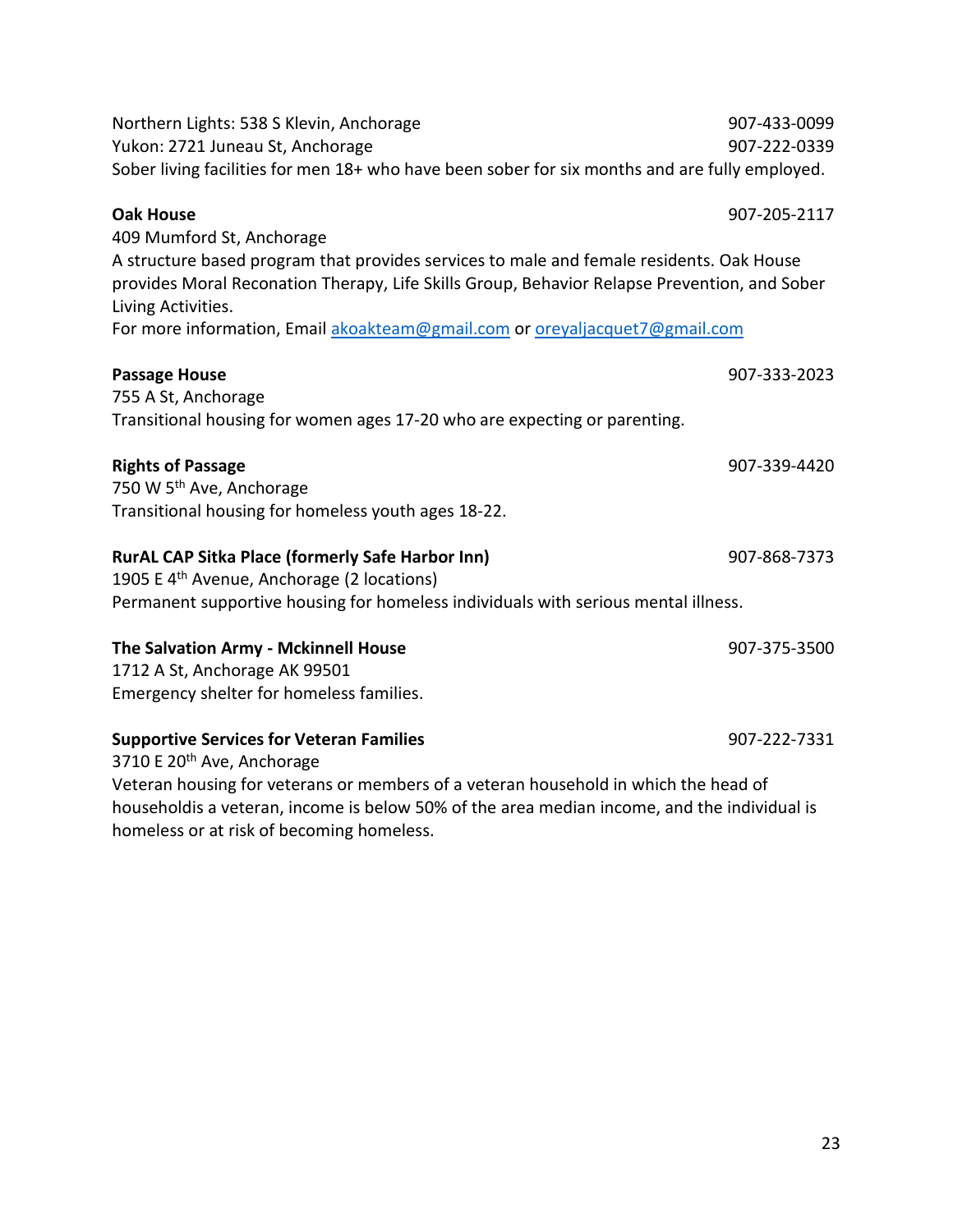abilityto live independently in the home and community are eligible for services. Information

**Adult Learning Center** 907-375-6000 2518 E Tudor Rd Suite 109, Anchorage

High school diploma courses, exam tutoring, computer training, English as a second language classes, naturalization classes, Spanish classes, parenting courses.

# **Alaska Center for the Blind** 907-248-7770

3903 Taft Dr, Anchorage

Vocational services and worksite evaluations, orientation and mobility training, assistive technology training, manual skills, the Bright Path Program for youth ages 15-22. Alaskans who are blind or visually impaired are eligible for services and training.

# **Alaska Commission on Postsecondary Education** 907-269-7980

Dimond Mall, 800 E Dimond Blvd, Anchorage

Education planning tools and resources, financial aid for college and career training, one-ononecoaching and group workshops with a college and career specialist. The Success Center in the Dimond Mall is open for walk-ins Monday-Thursday 12:00-4:30pm.

# **Alaska Department of Labor & Workforce Development**

# <https://alexsys.dol.alaska.gov/Default.aspx>

See job postings in Alaska, post a job, get education and training, and receive information on thelabor market.

# **Alaska Department of Labor & Workforce Development Vocational Technical Center**

# <https://www.avtec.edu/avtec-program-page>

Training in a variety of technical and business skills. For a list of programs and application information, visit the website.

# **Alaska Job Center** 907-269-4759

3301 Eagle St. Suite 101 / 120 Bragaw St. / 1251 Muldoon Rd.

Workshops on employment after incarceration, interviewing strategies, resume writing, federal applications, computer skills.

# **Alaska Works Partnership** 907-756-4711

161 Klevin St, Anchorage

Training in construction job skills, including trainings for women and transitioning active-duty

# **Access Alaska** 907-248-4777

**Employment, Education & Training**

and referral services are available to anyone.

1217 E 10<sup>th</sup> Ave, Anchorage

Independent living skills training and acquired traumatic brain injury case management. Individuals with any type of physical or mental impairment that significantly impacts their

24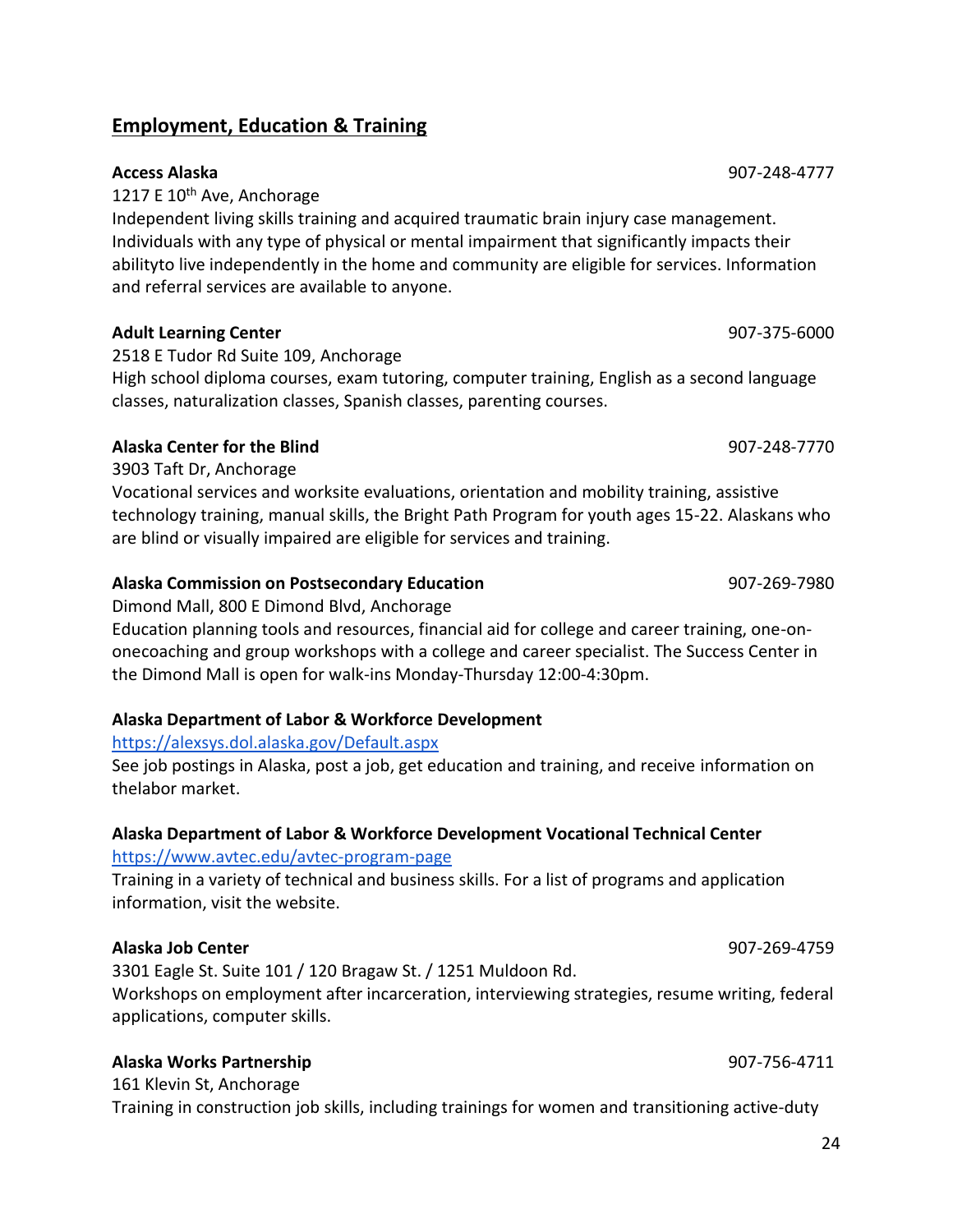**Anchorage Literacy Program** 80 and 1990 and 1990 and 1990 and 1990 and 1990 and 1990 and 1990 and 1990 and 1990 and 1990 and 1990 and 1990 and 1990 and 1990 and 1990 and 1990 and 1990 and 1990 and 1990 and 1990 and 1990 a 1345 Rudakof Circle Suite 104, Anchorage Literacy classes for adults and families with young children. **Assets, Inc.** 907-279-6617 2330 Nichols St, Anchorage Supported living services and employment for adults with disabilities. **Cook Inlet Tribal Council Career Development Center** 907-793-3300 3600 San Jeronimo Dr, Anchorage Walk-in resource center for Alaska Native people seeking employment or training opportunities.Job search assistance, career assessment, workshops, computers with internet access. Open Monday-Friday 8:00am-5:00pm. **Covenant House** 907-272-1255 755 A St, Anchorage Career counseling, vocational referrals, internship opportunities, transportation assistance, job search and education workshops, resume and cover letter building, professional clothing provision, employment and college referrals, life skills training. Youth ages 16-24 are eligible for services. **Goodwill C Street Job Connections Center** 907-258-0010 610 C St, Anchorage Work with a jobs connections coordinator to identify work skills, *experience,* and interests *to* provide job leads in the community. Assistance with application and interview process, access to computers and other office equipment. **Nine Star** 907-279-7827 730 I St, Anchorage Youth employment services, work services case management, job search assistance, professional development, career advising, GED preparation, English as a second language classes, technologyand skills training, placement testing, food budgeting. **Parachutes** 907-562 2932 5520 Lake Otis Pkwy. #102, Anchorage

military members. For course listings and applications visit the website: [www.alaskaworks.org.](http://www.alaskaworks.org/)

High school completion assistance, job training program, tutoring, tax filing assistance for youth and teens. Youth ages 13-18 can be in the youth center Tuesday-Friday 2:30-8:00pm and Saturday 2:30-7:00pm.

#### **Partners for Progress** 907-272-1192

417 Barrow St, Anchorage Support groups, life skills training, goal setting, mentoring, job readiness training, budgeting,